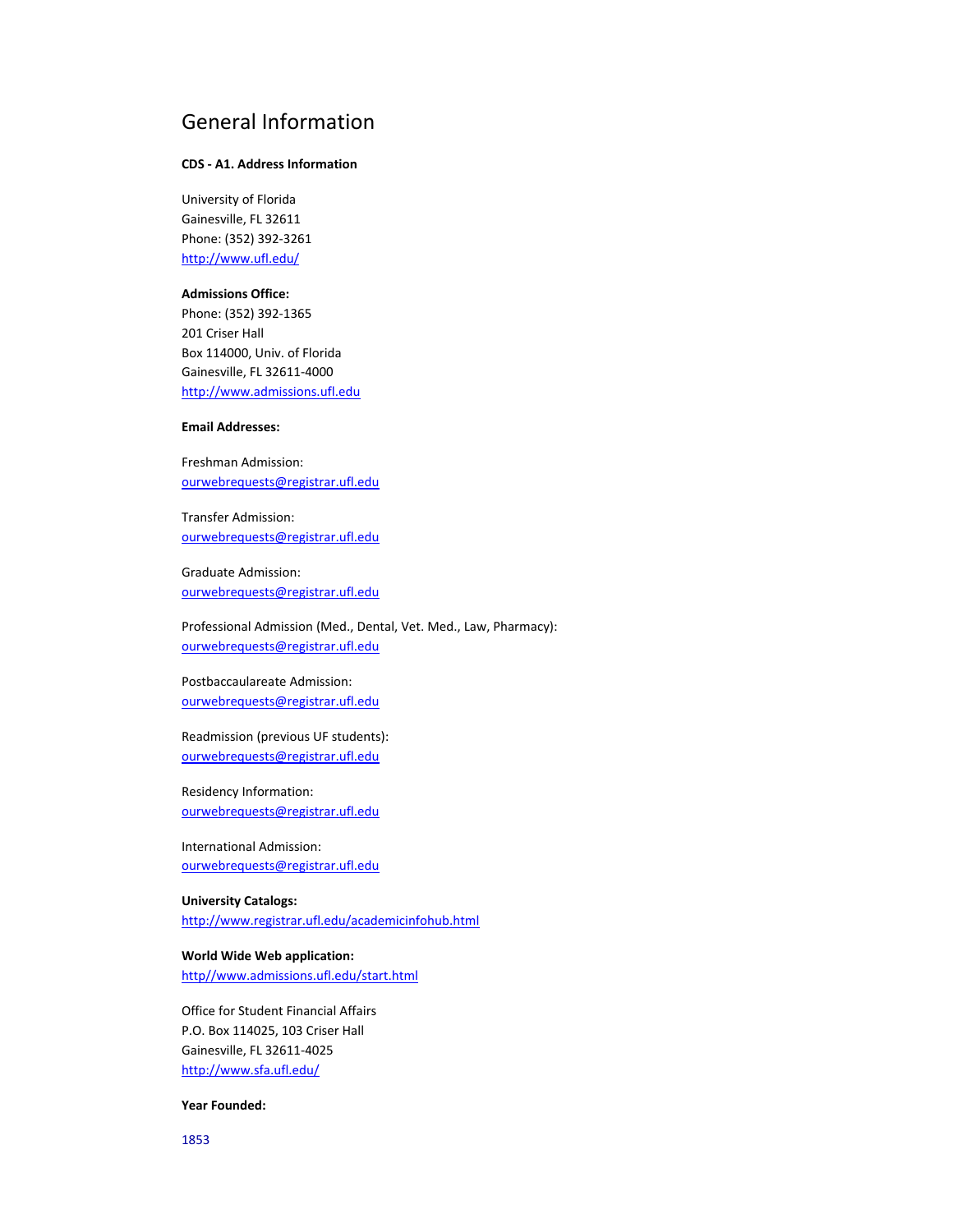#### **CDS ‐ A2. Source of institutional control:**

Public

**CDS ‐ A3. Classify your undergraduate institution:**

Co‐educational

**CDS ‐ A4. Academic year calendar:**

Semester

**CDS ‐ A5. Degrees offered by your institution:**

Bachelor's (B.A. or B.S.)

Master's

Specialist (Ed.S.)

Engineer

Doctoral (Ph.D., Ed.D., Au.D., D.P.M.)

First‐professional (DMD, MD, DPH, DVM, JD, DNP)

## **Academic Structure**

UF is one of the nation's top three universities in the number of majors offered on a single campus. It has 16 colleges and schools and over 100 interdisciplinary research centers, bureaus, and institutes. Almost 100 undergraduate degree programs are offered. The Graduate School coordinates more than 200 graduate programs. Professional degree programs include Dentistry, Medicine, Pharmacy, Veterinary Medicine, and Law.

## **Faculty**

### **Faculty Honors:**

| No. of Nobel Laureates                                                                                                            | 1                      |
|-----------------------------------------------------------------------------------------------------------------------------------|------------------------|
| No. of Pulitzer Prize winners                                                                                                     | 2                      |
| No. members of National Academy of Sciences and/or Engineering,<br>the Institute of Medicine, or their international counterparts | more than two<br>dozen |
| No. Eminent Scholar Chairs                                                                                                        | 62                     |
| No. Fulbright Awards                                                                                                              | 8                      |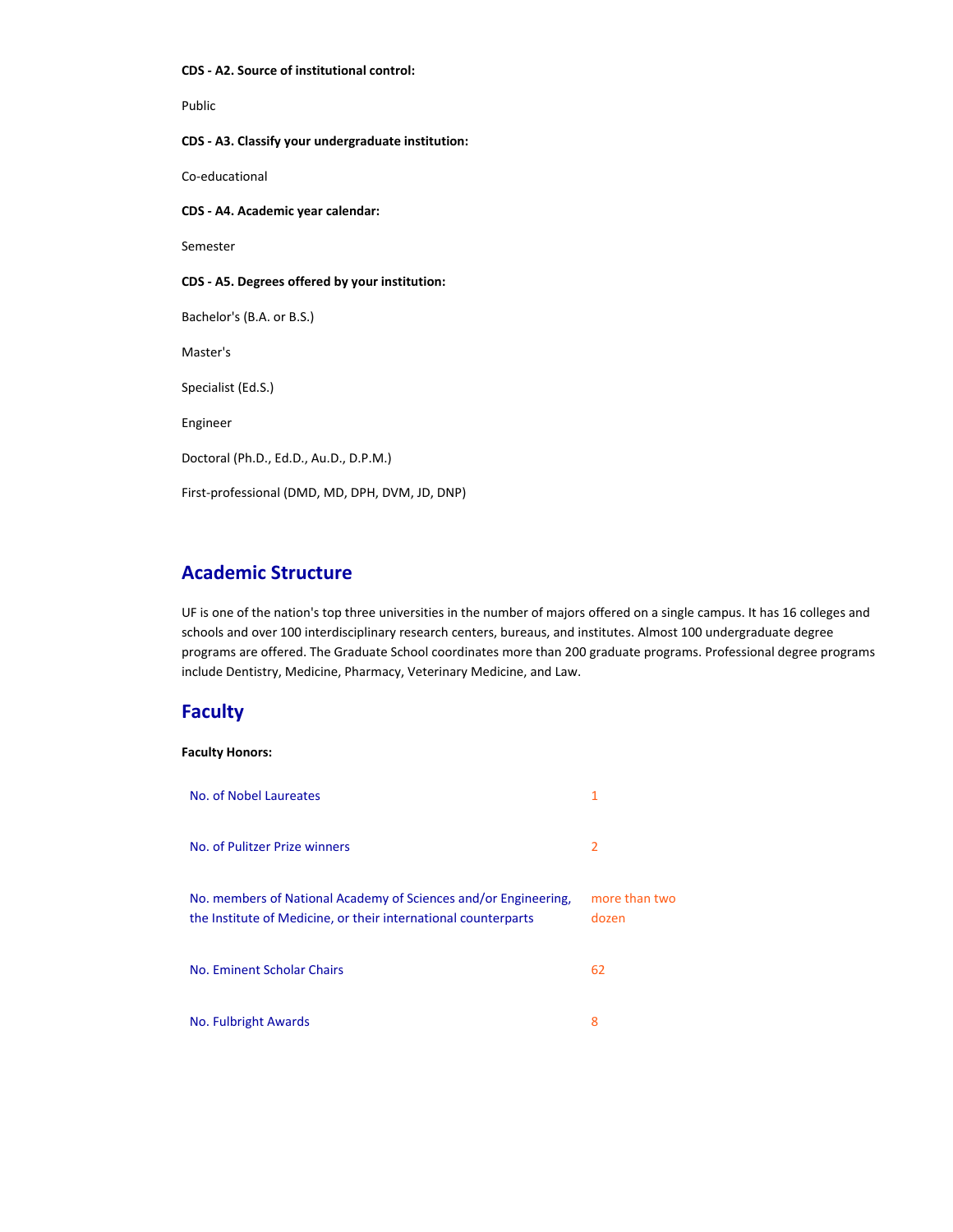### **Library Holdings**

The George A. Smathers Libraries, forming the largest information resource system in the state of Florida, reflect the riches found in the university's academic programs. The library system is comprised of two main libraries and thirteen branch libraries and reading rooms, all with fully computerized facilities. Library collections are accessed through the LUIS online system, which holds more than one million bibliographic records. The Libraries have available 61 computerized retrieval systems. See http://www.uflib.ufl.edu/.

## **Computer Facilities**

#### **Location of personal computers or terminals for general student use:**

Microcomputer labs, computer center, classrooms, libraries, student center, dormitories, modem dialup service, and a special office offering computer access for the disabled.

#### **Computer requirements for students:**

Access to and on‐going use of a computer will be required for all students to complete their degree programs successfully. Effective Summer B 1998, the university expects each student entering the junior year, as well as each student new to the university, to acquire computer hardware and software appropriate to his/her degree program. Competency in basic use of a computer is a requirement for graduation. See http://www.circa.ufl.edu/computers/.

### **Special Facilities on Campus**

The northeast corner of the campus is listed as an Historic District on the National Register of Historic Places. Notable **UF facilities include:**

Florida Museum of Natural History, among the nation's top 10 natural history museums

The Samuel P. Harn Museum of Art, one of the largest museums in the Southeast

The Center for Performing Arts, which attracts world‐class symphony orchestras, Broadway plays, opera, and large‐scale ballet productions to Gainesville

The world's largest citrus research center

One of the nation's few self‐contained intensive care hyperbaric chambers for treatment of near‐drowning victims

A microkelvin laboratory capable of producing the coldest temperature in the universe

The second largest academic computing center in the South

A world‐class bell carillon

99-rank Anderson Memorial pipe organ

Engineering and Industrial Experiment Station

A federally‐funded world‐class brain institute

One public television, one public radio, and two commercial radio stations.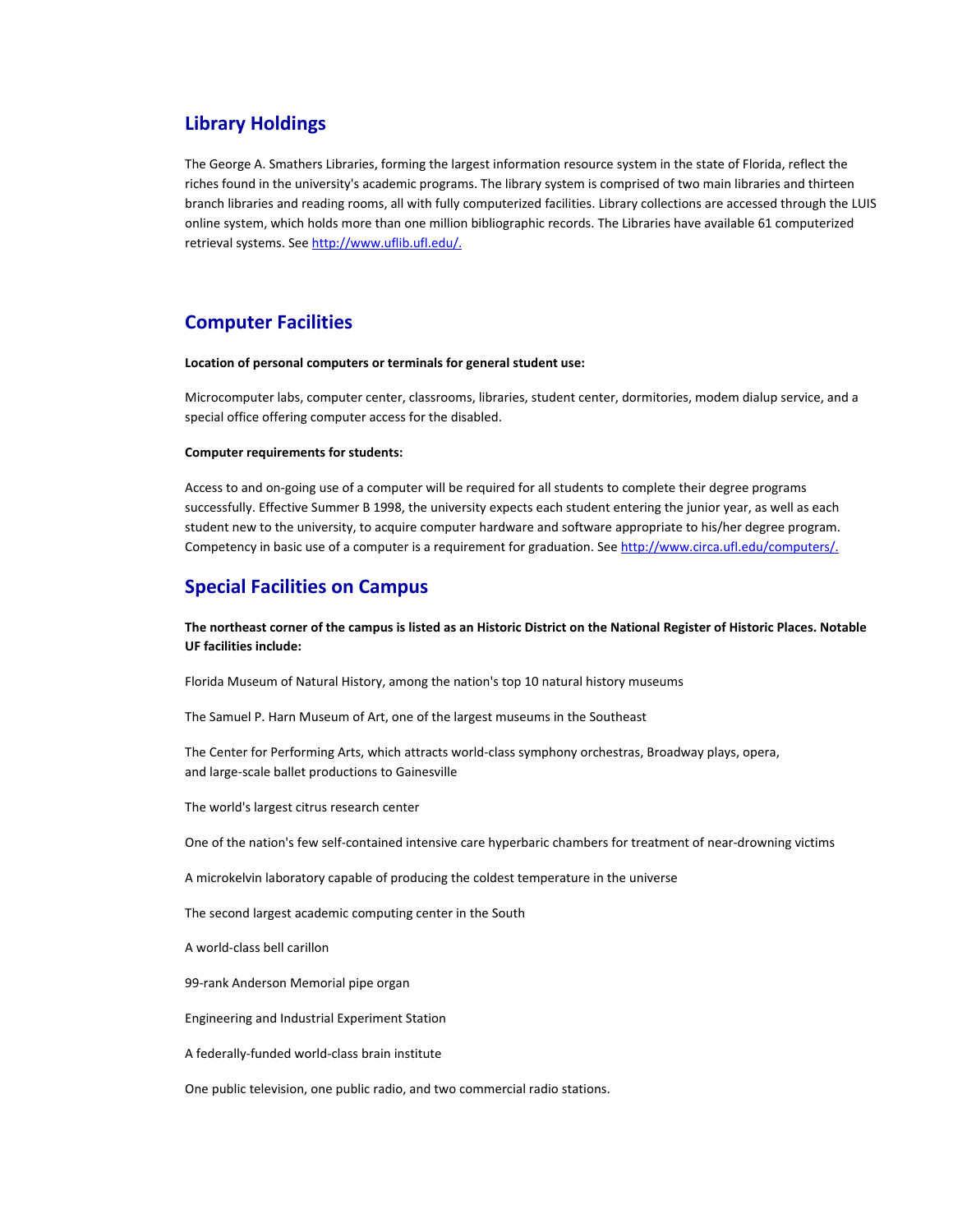### **CDS ‐ B1. Institutional Enrollment‐Men and Women**

Provide numbers of students for each of the following categories as of the institution's fall reporting date or as of October 15, 200708. References to corresponding data elements formerly collected by IPEDS on the Fall Enrollment Survey 1999 (Part A) or currently collected by the IPEDS Web‐based Data Collection System are supplied below.

|                                                         | <b>FULL-TIME</b>         |                             |                      | <b>PART-TIME</b>         |                             |                      |
|---------------------------------------------------------|--------------------------|-----------------------------|----------------------|--------------------------|-----------------------------|----------------------|
|                                                         | Men<br>(IPEDS<br>col.15) | Women<br>(IPEDS col.<br>16) | <b>IPEDS</b><br>line | Men<br>(IPEDS<br>col.15) | Women<br>(IPEDS col.<br>16) | <b>IPEDS</b><br>line |
| <b>Undergraduates</b>                                   |                          |                             |                      |                          |                             |                      |
| Degree-seeking, first-time<br>freshmen                  | 2,631                    | 3,759                       | line 1               | 26                       | 25                          | line<br>15           |
| Other first-year, degree-<br>seeking                    | 291                      | 335                         | line 2               | 18                       | 15                          | line<br>16           |
| All other degree-seeking                                | 11,920                   | 13,370                      | lines<br>$3 - 6$     | 1,119                    | 1,025                       | lines<br>17-20       |
| <b>Total</b>                                            | 14,842                   | 17,464                      |                      | 1,163                    | 1,065                       |                      |
| All other under-graduates<br>enrolled in credit courses | 85                       | 79                          | line 7               | 230                      | 261                         | line<br>21           |
| <b>Total</b>                                            | 14,927                   | 17,543                      | line 8               | 1,393                    | 1,326                       | line<br>22           |
| <b>First-professional</b>                               |                          |                             |                      |                          |                             |                      |
| First-time, first-professional<br>students              | 412                      | 545                         | line 9               | 49                       | 98                          | line<br>23           |
| All other first-professional                            | 1,216                    | 1,520                       | line 10              | 193                      | 302                         | line<br>24           |
| <b>Total</b>                                            | 1,628                    | 2,065                       |                      | 242                      | 400                         |                      |
| <b>Graduate</b>                                         |                          |                             |                      |                          |                             |                      |
| Degree-seeking, first-time                              | 1,147                    | 1,077                       | line 11              | 169                      | 187                         | line<br>25           |
| All other degree-seeking                                | 3,329                    | 2,966                       | line 12              | 1,233                    | 1,272                       | line<br>26           |
| All other graduates enrolled in<br>credit courses       | 59                       | 104                         | line 13              | 204                      | 454                         | line<br>27           |
| <b>Total</b>                                            | 4,535                    | 4,147                       |                      | 1,606                    | 1,913                       |                      |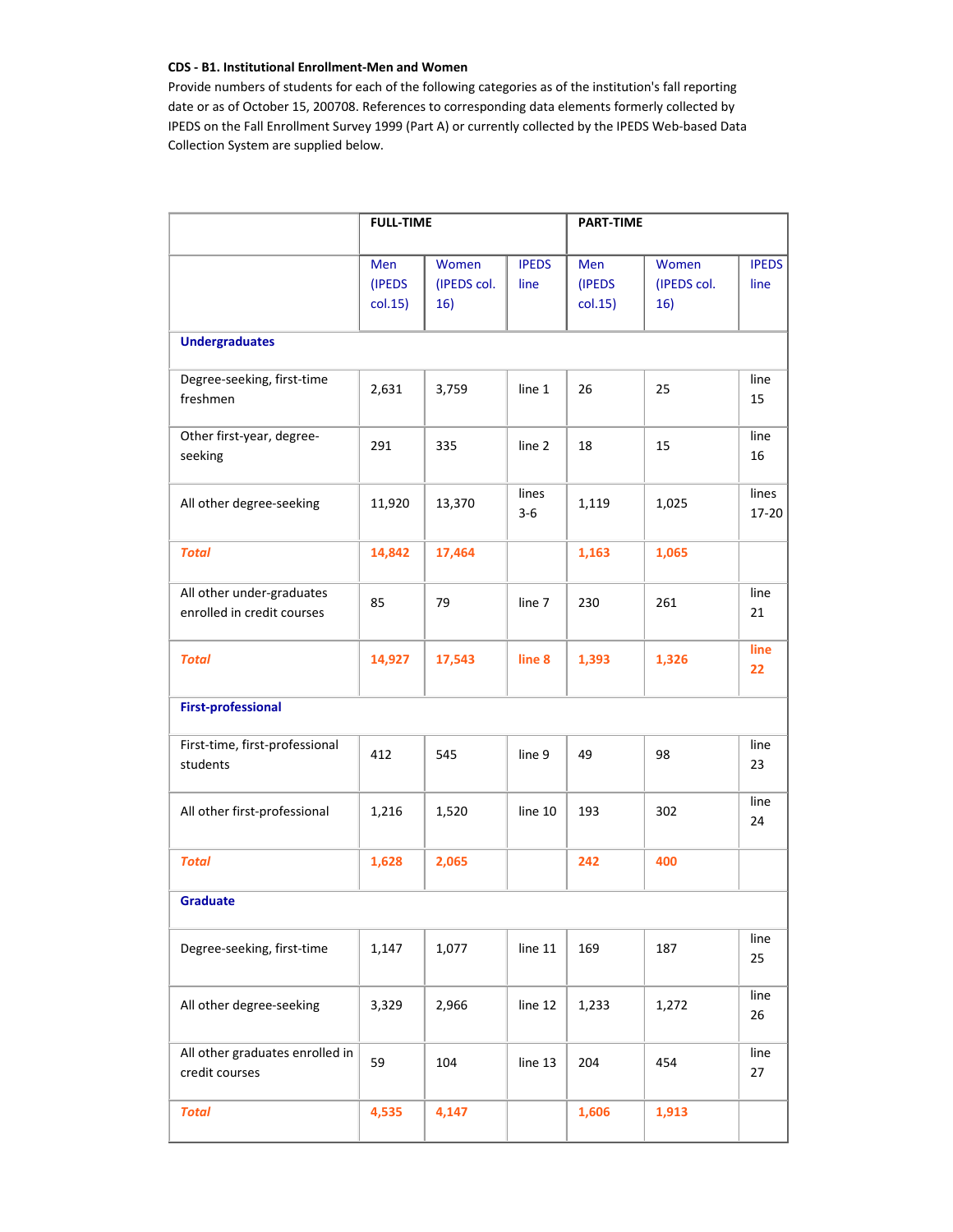### **Total all undergraduates 35,189**

(IPEDS sum of lines 8 and 22, cols. 15 and 16):

### **Total all graduate and professional students 16,536**

(IPEDS sum of lines 14 and 28, cols. 15 and 16):

### **GRAND TOTAL ALL STUDENTS 51,725**

(IPEDS line 29, sum of cols. 15 and 16):

### **CDS ‐ B2. Enrollment by Racial/Ethnic Category.**

Provide numbers of undergraduate students for each of the following categories as of the institution's fall reporting date or as of October 15, 200708. References to corresponding data elements formerly collected by IPEDS on the Fall Enrollment Survey 1999 (Part A) or currently collected by the IPEDS Web-based Data Collection System are supplied below.

|                                                         | Degree-seeking<br>First-time, First<br>year IPEDS sum of<br>lines 1 and 15 | Degree-seeking<br>Undergraduates (include first-<br>time first-year) IPEDS sum of<br>lines 1-6 and lines 15-20 | <b>Total Undergraduates</b><br>(both degree and non-<br>degree-seeking) |
|---------------------------------------------------------|----------------------------------------------------------------------------|----------------------------------------------------------------------------------------------------------------|-------------------------------------------------------------------------|
| Nonresident aliens<br>IPEDS cols. 1-2                   | 26                                                                         | 326                                                                                                            | 421                                                                     |
| Black, non-Hispanic<br>IPEDS cols. 3-4                  | 910                                                                        | 3,540                                                                                                          | 3,571                                                                   |
| American Indian or<br>Alaskan Native<br>IPEDS cols. 5-6 | 26                                                                         | 118                                                                                                            | 119                                                                     |
| Asian or Pacific Islander<br>IPEDS cols. 7-8            | 600                                                                        | 2,658                                                                                                          | 2,683                                                                   |
| Hispanic<br>IPEDS cols. 9-10                            | 945                                                                        | 4,704                                                                                                          | 4,756                                                                   |
| White, non-Hispanic<br>IPEDS cols. 11-12                | 3,807                                                                      | 22,296                                                                                                         | 22,665                                                                  |
| Race/ethnicity unknown<br>IPEDS cols. 13-14             | 127                                                                        | 892                                                                                                            | 974                                                                     |
| <b>Total</b><br><b>IPEDS cols. 15-16</b>                | 6,441                                                                      | 34,534                                                                                                         | 35,189                                                                  |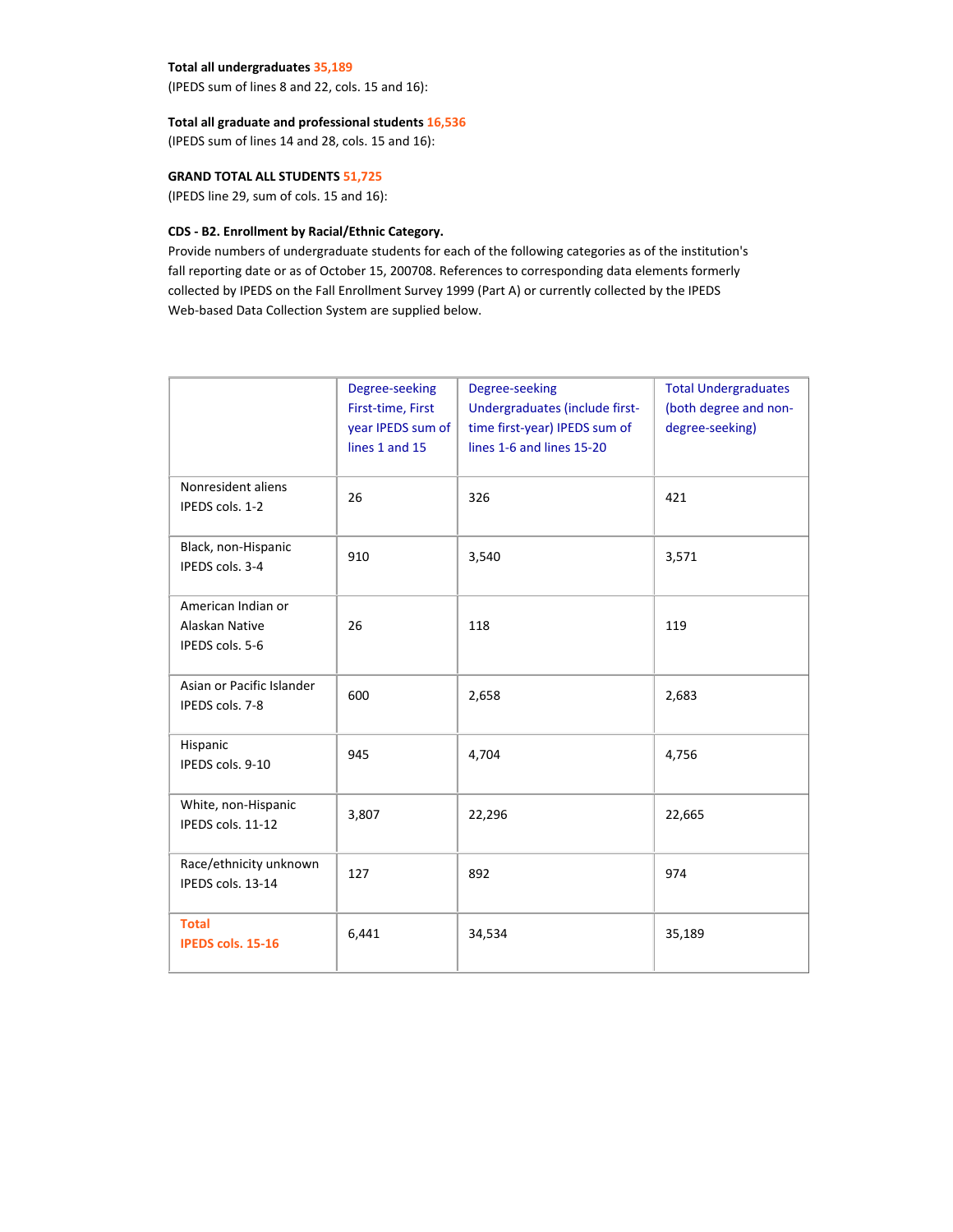## Persistence

#### **CDS ‐ B3. Number of degrees awarded by your institution from**

| <b>Bachelor's degrees</b>   | 8,569  |
|-----------------------------|--------|
| Master's/Specialist degrees | 3,142  |
| Doctoral degrees            | 784    |
| First professional degrees  | 1,163  |
| Total                       | 13,658 |

# Graduation Rates

The information in this section comes from the IPEDS Graduation Rate Survey (GRS). For complete instructions and definitions of data elements, see the IPEDS GRS instructions and glossary.

### **For Bachelor's or Equivalent Programs**

Report for the cohort of full-time first-time bachelor's (or equivalent) degree-seeking undergraduate students who entered in Fall 2000. Include in the cohort those who entered your institution during the summer term preceding Fall 2000.

## CDS - B4. Initial 2001 cohort of first-time, full-time bachelor's (or equivalent) degree-seeking **undergraduate students; total all students: 6,205**

(IPEDS GRS, Section II, Part A, line 10, sum of columns 15 and 16)

### CDS - B5. Of the initial 2001 cohort, how many did not persist and did not graduate for the following **reasons:**

**deceased, permanently disabled, armed forces, foreign aid service of the federal government, or official church missions; total: 27**

(IPEDS GRS, Section II, Part C, line 45, sum of columns 15 and 16)

**CDS ‐ B6. Final 2001 cohort, after adjusting for allowable exclusions: 6,178** (Subtract question B5 from question B4)

CDS - B7. Of the initial 2001 initial cohort, how many completed the program in four years or less **(by August 31, 2005): 3,305** (IPEDS GRS, Section II, Part A, line 19, sum of columns 15 and 16)

CDS - B8. Of the initial 2001 cohort, how may completed the program in more than four years but in **five years or less (after August 31, 2005 and by August 31, 2006): 1,433** (IPEDS GRS, SectionII, Part A, line 20, sum of columns 15 and 16)

CDS - B9. Of the initial 2001 cohort, how many completed the program in more than five years but **in six years or less (after August 31, 2006 and by August 31, 2007): 268** (IPEDS GRS, Section II, Part A, line 21, sum of columns 15 and 16)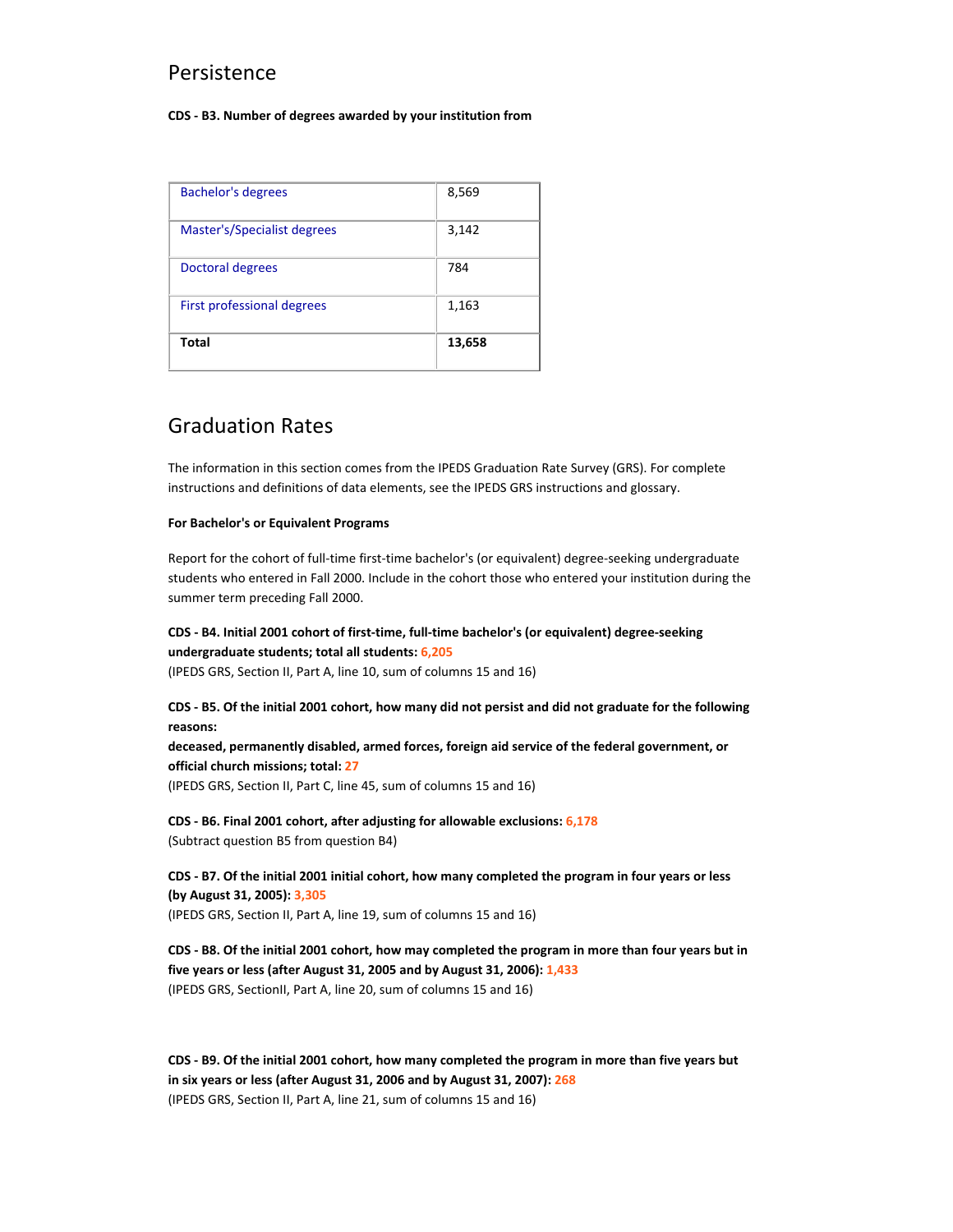**CDS ‐ B10. Total graduating within six years (sum of questions B7, B8, and B9): 5,006** (IPEDS GRS, Section II, Part A, line 18, sum of columns 15 and 16)

### CDS - B11. Six-year graduation rate for 2001 cohort (question B10 divided by question B6): 81 %

## Retention Rates

Report for the cohort of all full-time, first-time bachelor's (or equivalent) degree-seeking undergraduate students who entered in fall 200708 (or the preceding summer term). The initial cohort may be adjusted for students who departed for the following reasons: deceased, permanently disabled, armed forces, foreign aid service of the federal government or official church missions. No other adjustments to the initial cohort should be made.

**CDS ‐ B22. For The cohort of all full‐time bachelor's (or equivalent) degree‐seeking undergraduate students who entered your institution as freshmen in fall 2006 (or the preceding summer term), what percentage was enrolled at your institution as of the date your institution calculates it official enrollment in fall 2007: 95 %**

### **Five most popular undergraduate majors ‐ 2006/2007:**

Business Admin. & Management (52.0201), Psychology (42.0101), Finance (52.0801), Political Science (45.1001), and English Language & Literature, General (23.0101)

## Transfer Admission

### **Fall Applicants**

**CDS ‐ D1. Does your institution enroll transfer students?**



(If no, please skip to Section E)

If yes, may transfer students earn advanced standing credit by transferring credits earned from course work completed at other colleges/universities?

Yes:  $N$  No:  $\Box$ 

**CDS ‐ D2. Provide the number of students who applied, were admitted, and enrolled as degree‐seeking transfer students in Fall 2007.**

|              | <b>Applicants</b> | <b>Admitted applicants</b> | <b>Enrolled applicants</b> |
|--------------|-------------------|----------------------------|----------------------------|
| <b>Men</b>   | 2,725             | 1,027                      | 799                        |
| Women        | 2,895             | 1,123                      | 907                        |
| <b>Total</b> | 5,620             | 2,150                      | 1,706                      |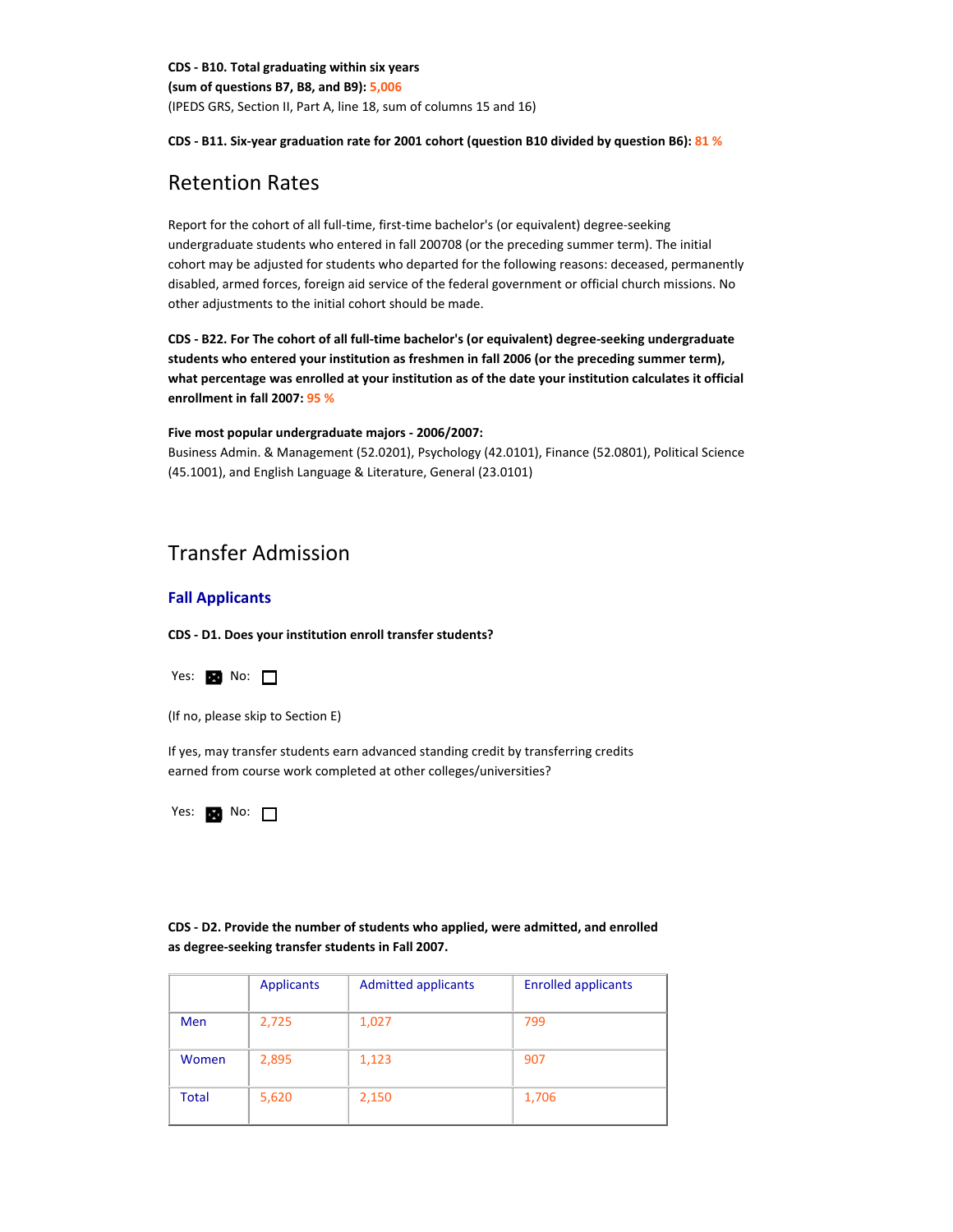# Application for Admission

**before applying.**

**CDS ‐ D3. Indicate terms for which transfers may enroll: Varies by department**

**CDS ‐ D4. Must a transfer applicant have a minimum number of credits completed or else must apply as an entering freshman? Freshman and sophomore level transfer eligibility is extremely limited and admission is selective. Students should try to complete their AA degrees or 60 semester hours**

**CDS ‐ D5. Indicate all items required of transfer students to apply for admission:**

|                                                         | Required of<br>all | Recommended for<br>all | <b>Recommended for</b><br>some | Required<br>for some | <b>Not</b><br>required |
|---------------------------------------------------------|--------------------|------------------------|--------------------------------|----------------------|------------------------|
| High school transcript                                  | B                  | П                      | $\mathbf{I}$                   |                      |                        |
| College transcript(s)                                   | в                  | П                      | Г                              |                      |                        |
| Essay or personal statement                             |                    | П                      | П                              |                      | B                      |
| Interview                                               | $\Box$             | П                      |                                |                      |                        |
| <b>Standardized test scores</b>                         | B                  | П                      |                                |                      | П                      |
| Statement of good standing from prior<br>institution(s) | П                  | П                      |                                | Œ                    |                        |

**CDS ‐ D7. If a minimum college grade point average is required of transfer applicants, specify (on a 4.0 scale): 2.00**

**CDS ‐ D10. Does an open admission policy, if reported, apply to transfer students? We do not have open admissions.**

# Transfer Credit Policies

**CDS ‐ D17. Describe other transfer credit policies: See http://www.registrar.ufl.edu/currents/transfercredit.html**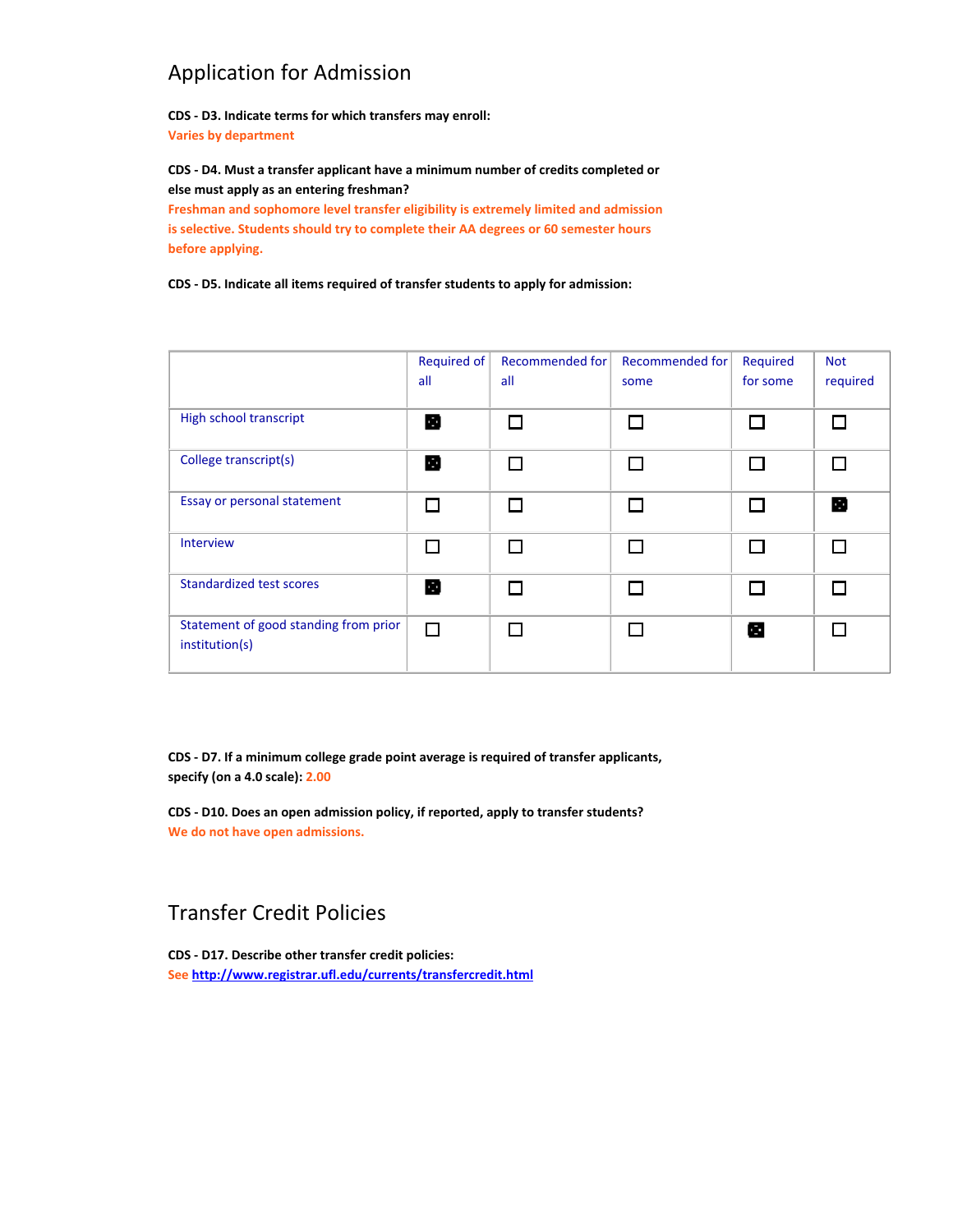# First‐Time, First‐Year (Freshman) Admission

### **Applications for Fall 2007 :**

### **CDS ‐ C1. First‐time, first‐year (freshman) students:**

Provide the number of degree-seeking, first-time, first-year students who applied, were admitted, and enrolled (full- or part-time) in fall 2007. Include early decision, early action, and students who began studies during summer in this cohort. Applicants should include only those students who fulfilled the requirements for consideration for admission (i.e., who completed actionable applications) and who have been notified of one of the following actions: admission, nonadmission, placement on waiting list, or application withdrawn (by applicant or institution). Admitted applicants should include waitlisted students who were subsequently offered admission.

| Total first-time, first-year (freshman) men who applied           | 10,956 |
|-------------------------------------------------------------------|--------|
| Total first-time, first-year (freshman) women who applied         | 13,170 |
| Total first-time, first-year (freshman) men who were admitted     | 4,199  |
| Total first-time, first-year (freshman) women who were admitted   | 5,959  |
| Total full-time, first-time, first-year (freshman) men enrolled   | 2,631  |
| Total part-time, first-time, first-year (freshman) men enrolled   | 26     |
| Total full-time, first-time, first-year (freshman) women enrolled | 3,759  |
| Total part-time, first-time, first-year (freshman) women enrolled | 25     |
| Total first-time, first-year (freshman) enrolled                  | 6,441  |

**CDS ‐ C2. Freshman wait‐listed students (students who met admission requirements but whose final admission was contingent on space availability)**

Do you have a policy of placing students on a waiting list? Yes:  $\Box_{\text{No:}}$ 

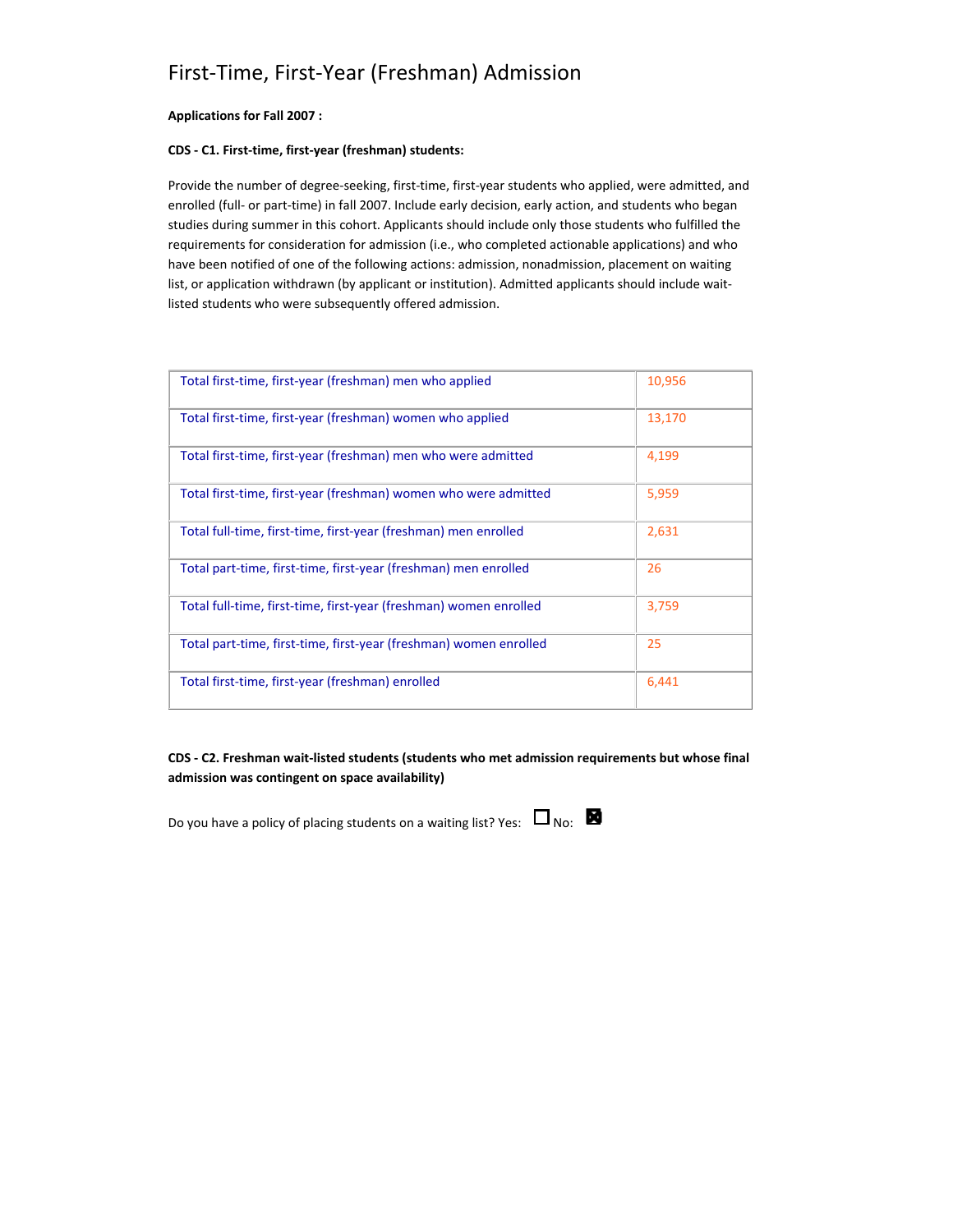## Admission Requirements

### **CDS ‐ C3. High school completion requirement**

High school diploma is required and GED is accepted

**CDS ‐ C4. Does your institution require or recommend a general college preparatory program for degree‐seeking students?**

Required

Recommended

Neither required nor recommende

### **CDS ‐ C5. Distribution of high school units required and/or recommended.**

Specify the distribution of academic high school course units required and/or recommended of all or most degree‐seeking students using Carnegie units (one unit equals one year of study or its equivalent). If you use a different system for calculating units, please convert.

|                                  | <b>Units required</b>                            |
|----------------------------------|--------------------------------------------------|
| <b>Total academic units</b>      | 18                                               |
| <b>English</b>                   | 4 (3 courses must include substantial writing) 4 |
| <b>Mathematics</b>               | 3 (Algebra I, Formal Geometry, Algebra II)       |
| <b>Science</b>                   | 3                                                |
| Of these, units that must be lab | 2 lab courses                                    |
| <b>Foreign language</b>          | 2 (in same language and they must be sequential) |
| <b>Social studies</b>            | 3                                                |
| <b>History</b>                   | $\Omega$                                         |
| <b>Academic electives</b>        | 3                                                |
| Other (specify)                  | $\mathbf{0}$                                     |

### **Basis for Selection**

### **CDS ‐ C6.**

Do you have an open admission policy, under which virtually all secondary school graduates or students with GED equivalency diplomas are admitted without regard to academic record, test scores, or other qualifications? If so, check which applies:

**We do not have an open admission policy**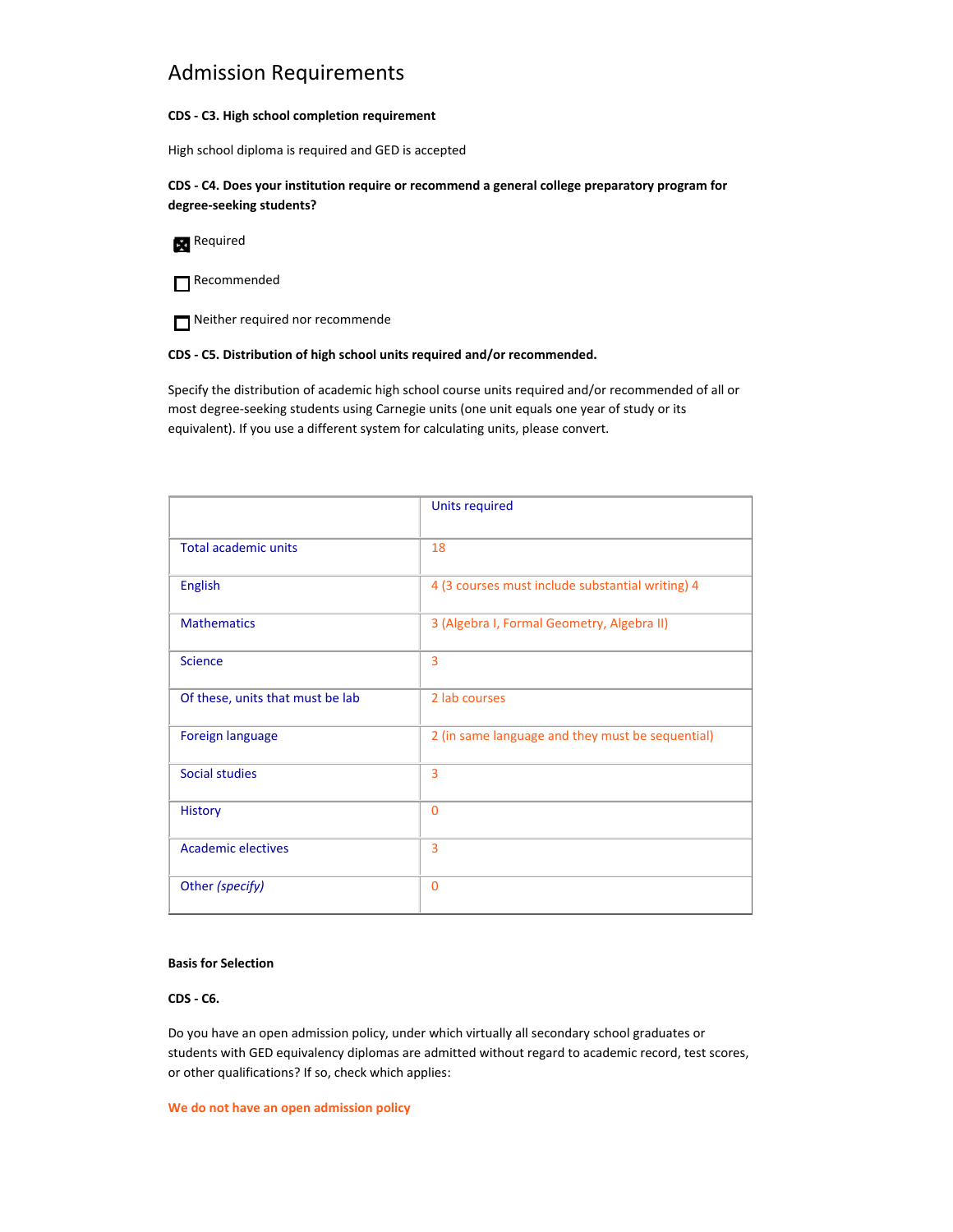# SAT and ACT Policies

### **CDS ‐ C8. Entrance exams**

A. Does your institution make use of SAT Reasoning Test, ACT, or SAT Subject Test scores in admission

decisions for first-time, first-year, degree-seeking applicants? **■ Yes** □ No

### **If yes, place check marks in the appropriate boxes below to reflect your institution's policies for use in admission for Fall 2008.**

|                                            | <b>Admission</b> |              |                                                                                                                                                                                                                                |                            |                    |
|--------------------------------------------|------------------|--------------|--------------------------------------------------------------------------------------------------------------------------------------------------------------------------------------------------------------------------------|----------------------------|--------------------|
|                                            | Require          | Recommend    | <b>Require for</b><br>some                                                                                                                                                                                                     | Considered if<br>submitted | <b>Not</b><br>used |
| <b>SAT or ACT</b>                          | E.               |              | $\overline{\phantom{0}}$                                                                                                                                                                                                       | П                          | $\Box$             |
| <b>ACT only</b>                            | П                |              |                                                                                                                                                                                                                                | П                          | П                  |
| <b>SAT only</b>                            | П                | $\mathbf{I}$ | ling and the control of the control of the control of the control of the control of the control of the control of the control of the control of the control of the control of the control of the control of the control of the | П                          | П                  |
| <b>SAT and SAT Subject Tests</b>           | П                | $\Box$       | П                                                                                                                                                                                                                              | П                          | П                  |
| SAT and SAT Subject Tests or<br><b>ACT</b> | П                |              |                                                                                                                                                                                                                                | $\mathbf{I}$               |                    |
| <b>SAT Subject Tests</b>                   | П                |              |                                                                                                                                                                                                                                | П                          | Ø                  |

B. If your institution will make use of the ACT in admission decisions for first-time, first-year, degreeseeking applicants for Fall 2008, please indicate which ONE of the following applies:

**ACT** with Writing component required



ACT with or without Writing component accepted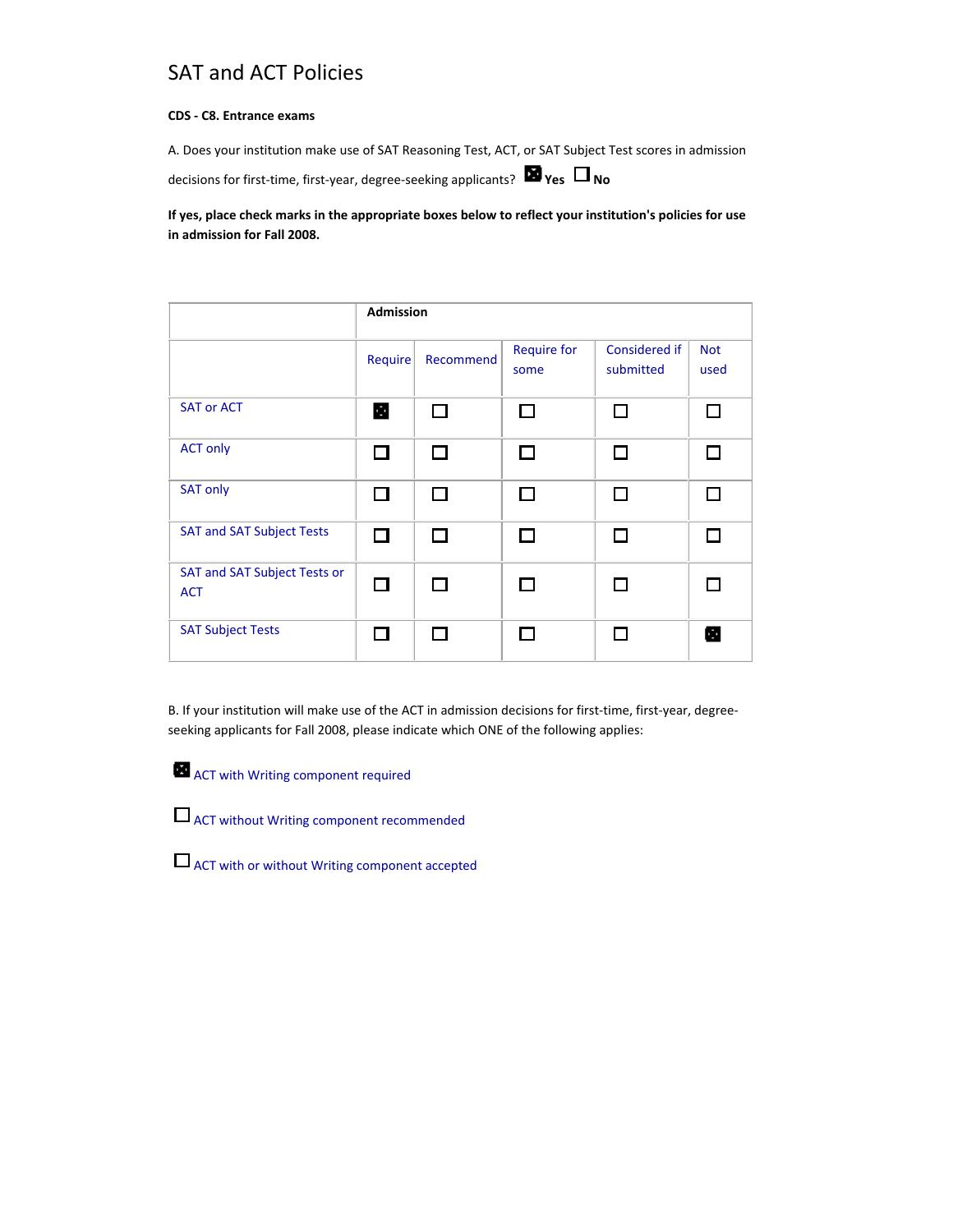C. Please indicate how your institution will use the SAT or ACT essay component; check all that apply:

For admission

 $\Box$  For placement

 $\Box$  For advising



 $\Box$  As a validity check on the application essay



 $\Box$  No college policy as of now

D. In addition, does your institution use applicants' test scores for academic advising?

**Yes** 



E. Latest date by which SAT or ACT scores must be received for fall‐term admission

### **December 31 for Fall 2007**

Latest date by which SAT Subject Test scores must be received for fall‐term admission

### **N/A**

F. If necessary, use this space to clarify your test policies (e.g., if tests are recommended for some students, or if tests are not required of some students):

**SAT II scores are used strictly for placement purposes, not for admission except for non‐regionally accredited schools.**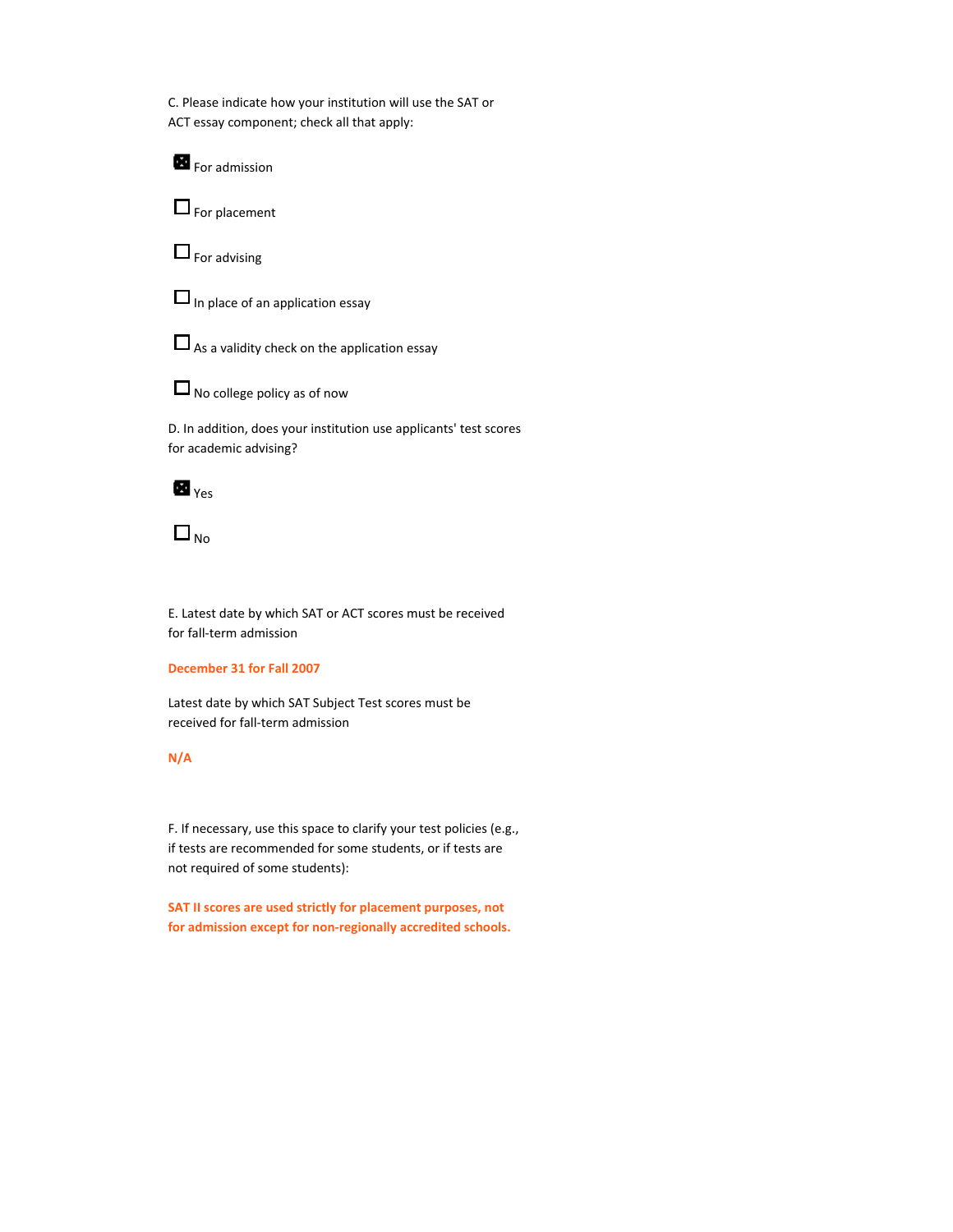G. Please indicate which tests your institution uses for placement (e.g., state tests):

| <b>SAT</b>                |     |
|---------------------------|-----|
| <b>ACT</b>                | т   |
| <b>SAT Subject Tests</b>  | ÷   |
| AP                        |     |
| <b>CLEP</b>               |     |
| <b>Institutional Exam</b> |     |
| State Exam (specify):     | N/A |

# Freshman Profile

CDS - C9. Percent and number of first-time, first-year (freshman) students enrolled in fall 2007 who **submitted national standardized (SAT/ACT) test scores. Include all students who began studies during summer, international students/nonresident aliens, and students admitted under special arrangements.**

| <b>Percent submitting SAT scores</b> | 75% | <b>Number submitting SAT scores</b> | .8721  |
|--------------------------------------|-----|-------------------------------------|--------|
| Percent submitting ACT scores        | 25% | Number submitting ACT scores        | 1.6421 |

|                      | 25th percentile | 75th percentile |
|----------------------|-----------------|-----------------|
| <b>SAT I Verbal</b>  | 560             | 670             |
| <b>SAT I Math</b>    | 580             | 690             |
| <b>ACT Composite</b> | 25              | 29              |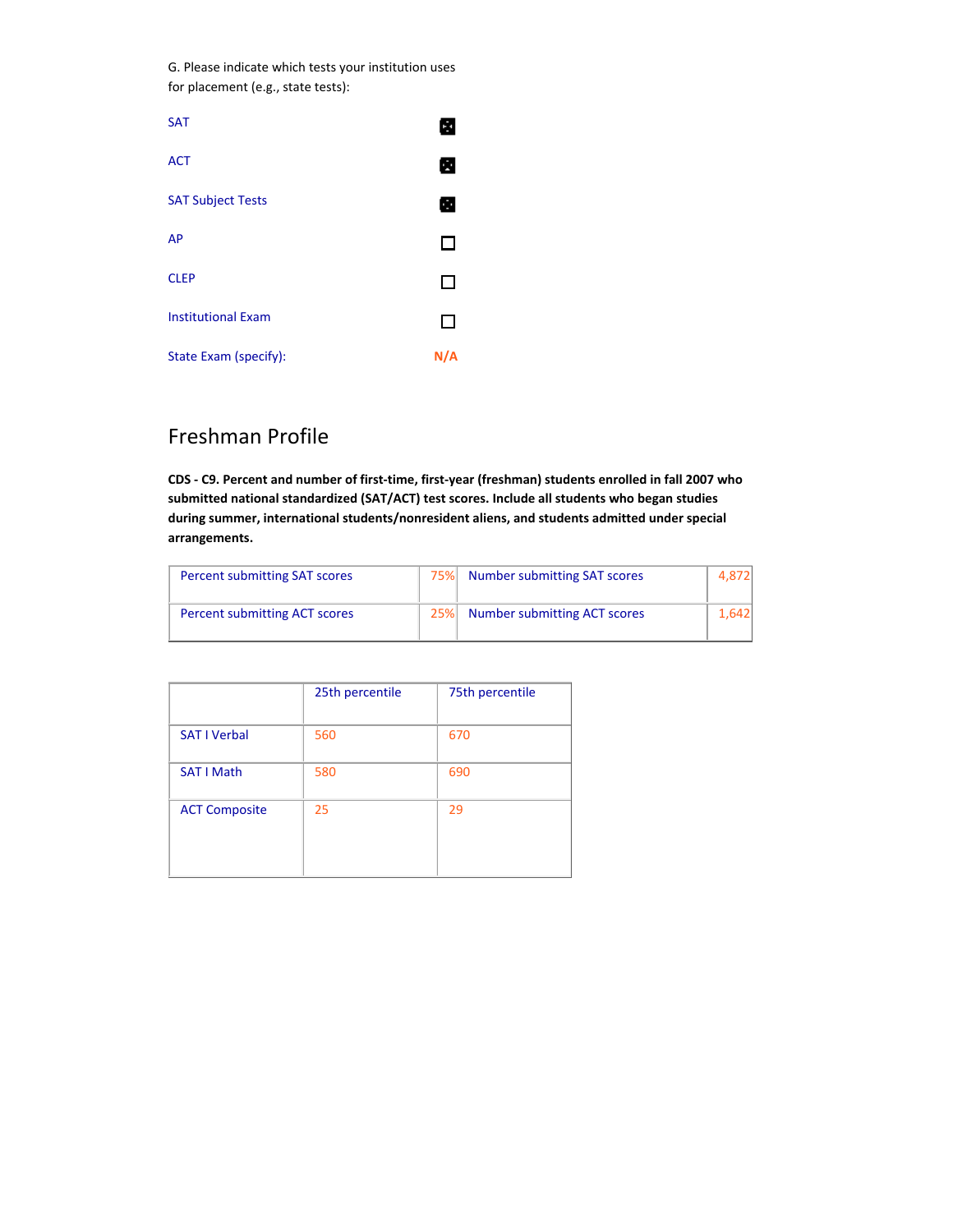Percent of first-time, first-year (freshman) students with scores in each range:

|         | <b>SAT I Verbal</b> | <b>SAT I Math</b> |
|---------|---------------------|-------------------|
| 700-800 | 16%                 | 21%               |
| 600-699 | 45%                 | 49%               |
| 500-599 | 30%                 | 24%               |
| 400-499 | 8%                  | 6%                |
| 300-399 | 1%                  | 0%                |
| 200-299 | 0%                  | 0%                |

|                    | <b>ACT Composite</b> |
|--------------------|----------------------|
| 30-36              | 23%                  |
| 24-29              | 59%                  |
| 18-23              | 16%                  |
| $12 - 17$          | 2%                   |
| $6 - 11$           | 0%                   |
| below <sub>6</sub> | 0%                   |

CDS - C10. Percent of all degree-seeking, first-time, first-year (freshman) students who had high **school class rank within each of the following ranges (report information for those students from whom you collected high school rank information).**

| Percent in top 10th of high school graduating class    | 76% |
|--------------------------------------------------------|-----|
| Percent in top quarter of high school graduating class | 92% |
| Percent in top half of high school graduating class    | 98% |
| Percent in bottom half of high school graduating class | 2%  |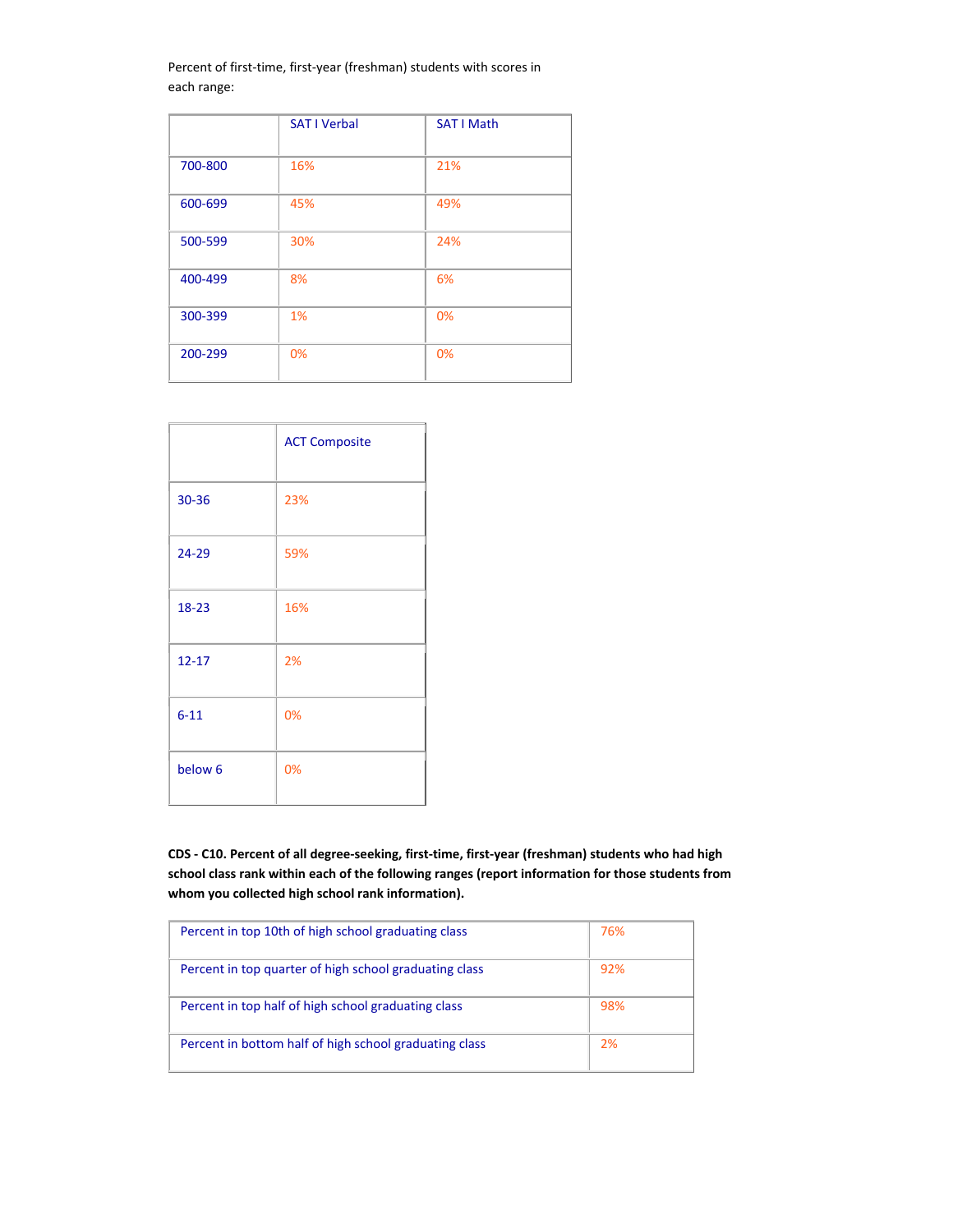Note: Florida public high school students graduating in the top 5% and completing the college preparatory curriculum will receive priority consideration for admission to UF.

Percent of total first‐time, first‐year (freshman) students who submitted high school class rank: **74%**

CDS - C11. Percentage of all enrolled, degree-seeking first-time, first-year (freshman) students who **had high school grade‐point averages within each of the following ranges (using 4.0 scale); report information only for those students from whom you collected high school GPA.**

| Percent who had GPA of 3.75 and higher    | 82% |
|-------------------------------------------|-----|
| Percent who had GPA of 3.50 and 3.74      | 11% |
| Percent who had GPA of 3.25 and 3.49      | 3%  |
| Percent who had GPA of 3.00 and 3.24      | 3%  |
| Percent who had GPA between 2.50 and 2.99 | 1%  |
| Percent who had GPA of 2.00 and 2.49      | 0%  |
| Percentwho had GPA between 1.00 and 1.99  | 0%  |
| Percent who had GPA below 1.00            | 0%  |

### **CDS ‐ C12. Average high school GPA of all degree‐seeking first‐time, first‐year (freshman) students who submitted GPA: 3.8 ‐ 4.3 (Middle 50%)**

Percent of total first‐time, first‐year (freshman) students who submitted high school GPA: **99.5%**

# Admission Policies

| <b>CDS - C13.Application fee</b>               |                                                            |  |
|------------------------------------------------|------------------------------------------------------------|--|
| Does your institution have an application fee? | $\blacksquare$ <sub>Yes</sub> $\blacksquare$ <sub>No</sub> |  |
| Amount of application fee                      | \$30                                                       |  |
|                                                |                                                            |  |

Can it be waived for applicants with financial need? **Fee waived if applicant has an SAT or ACT fee waiver form.**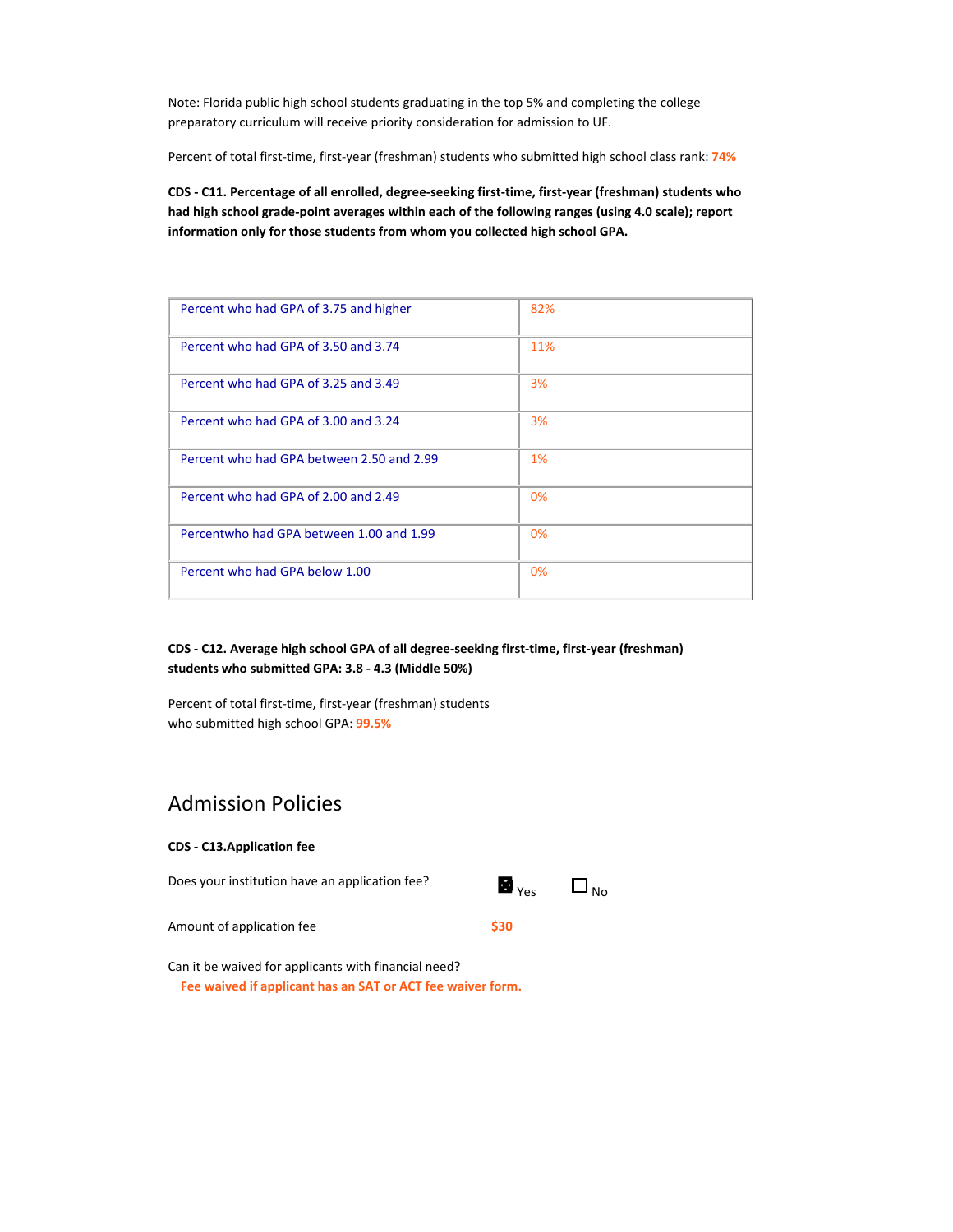If you have an application fee and an on-line application option, please indicate policy for students who apply on‐line:

Same Fee: **X**

Free: **N/A**

Reduced: **N/A**

Can on-line application fee be waived for applicants with financial need? **Yes, fee waived if applicant has an SAT or ACT fee waiver form.**

#### **CDS ‐ C14. Application closing date**

Does your institution have an application closing date?  $\Box$  Yes  $\Box$  No



Application closing date (fall) **Nov. 1st for Fall 2008**

**CDS ‐ C15. Are first‐time, first‐year students accepted for terms other than the fall?**



**CDS ‐ C16. Notification to applicants of admission decision sent** *(fill in one only)*

**February 15th who meet the Nov. 1st deadline.**

**CDS ‐ C17. Reply policy for admitted applicants** *(fill in one only)*

**Reply required by May 1 for Regular Decision Admits**

Deadline for housing deposit (MMDD): **varies**

Amount of housing deposit: **\$200**

Refundable if student does not enroll?:

 $\Box$  Yes, in full



 $\blacksquare$ <sub>No</sub>

**CDS ‐ C18. Deferred admission: Does your institution allow students to postpone enrollment after admission?**

# $\Box_{\text{Yes}}$  **No** <sub>No</sub>

**CDS ‐ C19. Early admission of high school students: Does your institution allow high school students** to enroll as full-time, first-time, first-year (freshman) students one year or more before high school **graduation?** 

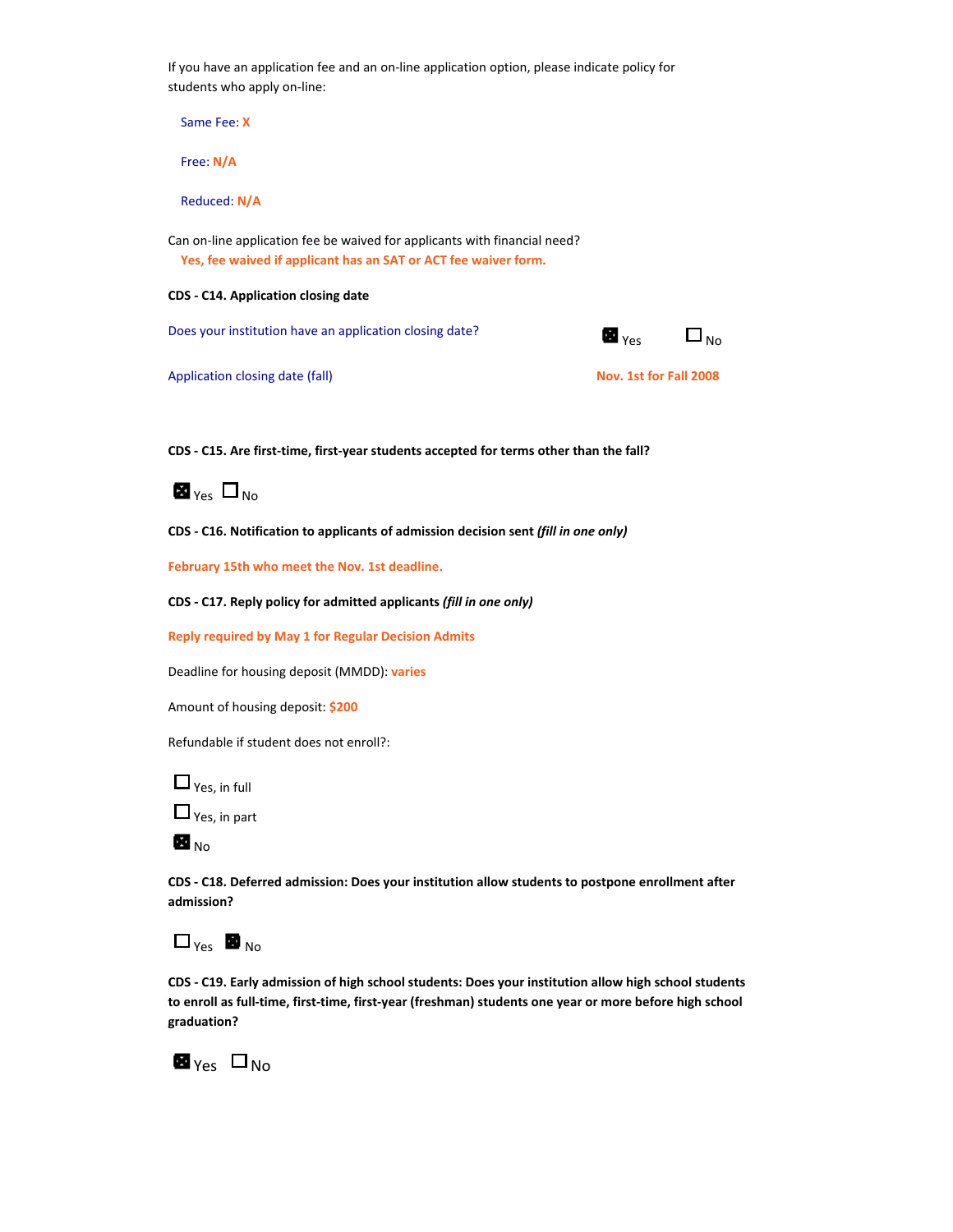# Early Decision and Early Action Plans

**CDS ‐ C21. Early decision:**

**Does your institution offer an early decision plan (an admission plan that permits students to apply and be notified of an admission decision well in advance of the regular notification date and that** asks students to commit to attending if accepted) for first-time, first-year (freshman) applicants for **fall enrollment?** 



If "yes," please complete the following:

First or only early decision plan closing date **N/A**

First or only early decision plan notification date **N/A**

**For the Fall 2007 entering class:**

Number of early decision applications received by your institution **N/A**

Number of applicants admitted under early decision plan **N/A**

Please provide significant details about your early decision plan: **N/A**

CDS - C22. Early action: Do you have a non-binding early action plan whereby students are notified of an admission decision well in advance of the regular notification date but do not have to commit **to attending your college?** 

 $\Box$  Yes  $\blacksquare$  No.

If "yes," pleasecomplete the following:

Early action closing date: N/A Early action notification date: N/A

Average age of entering freshmen: **18**

## International Students

### **Admissions‐International Students**

See http://www.admissions.ufl.edu/intl/

### **Admissions Policies and Requirements**

#### **TOEFL required:**

TOEFL required for all applicants to upper division colleges.

Minimum TOEFL score (paper test): 550 Minimum TOEFL score (computer test): 213 Minimum TOEFL score (TOEFL‐ibt test): 80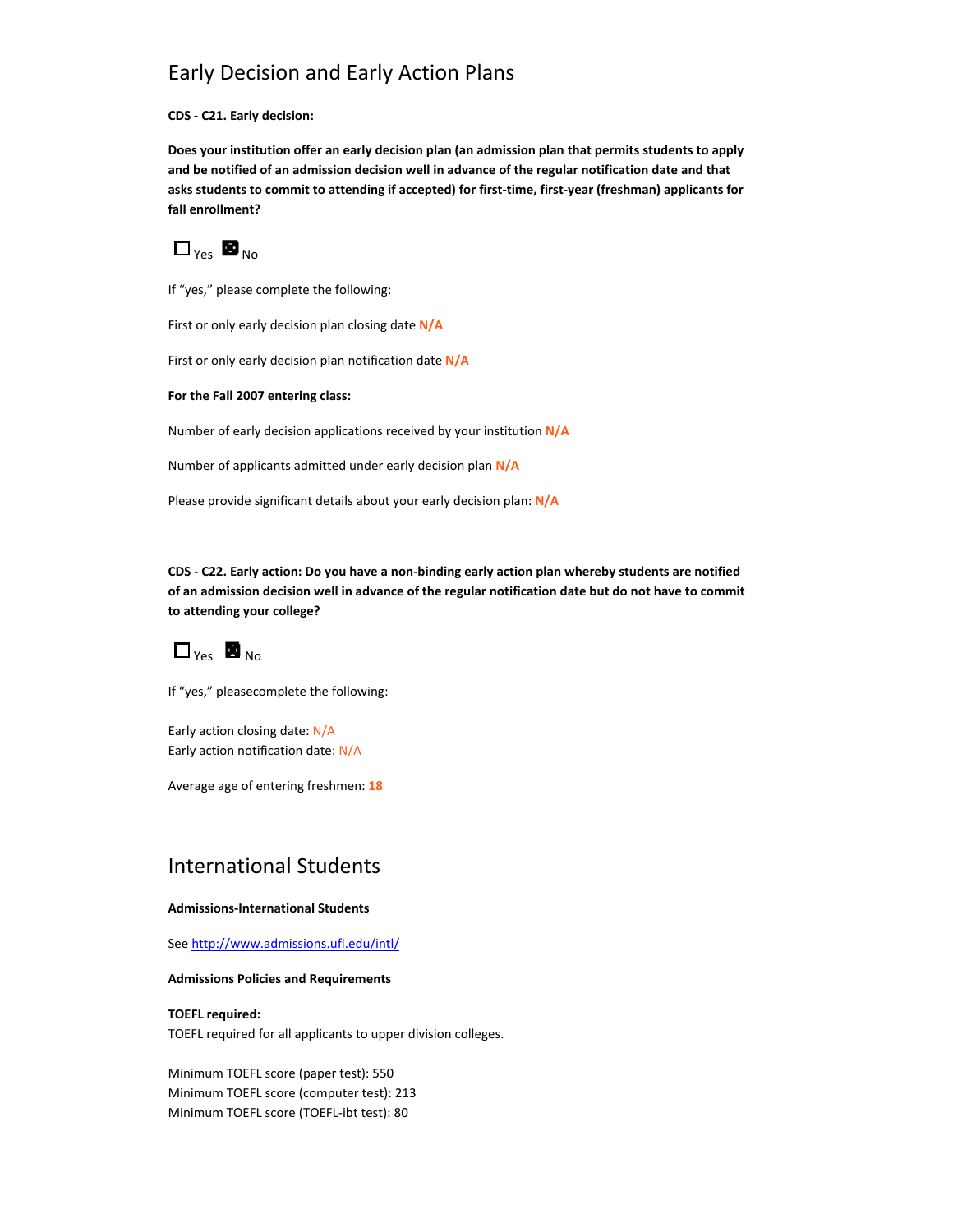**SAT or ACT required:**

Yes: **No:** No:  $\Box$ 

*\*Required for all lower division applicants and College of Education applicants* applicants.

### **Admissions Statistics**

Number of new undergraduate international students, Fall 2007:

| <b>Total applied</b>  | 984 |
|-----------------------|-----|
| <b>Total admitted</b> | 211 |
| <b>Total enrolled</b> | 72  |

# Academic Offerings & Policies

**CDS ‐ E1. Special study options: Identify those programs available at your institution. Refer to definitions.**



Adult/Continuing Education, TV‐delivered credit‐bearing courses, Honors Program, & distance learning courses.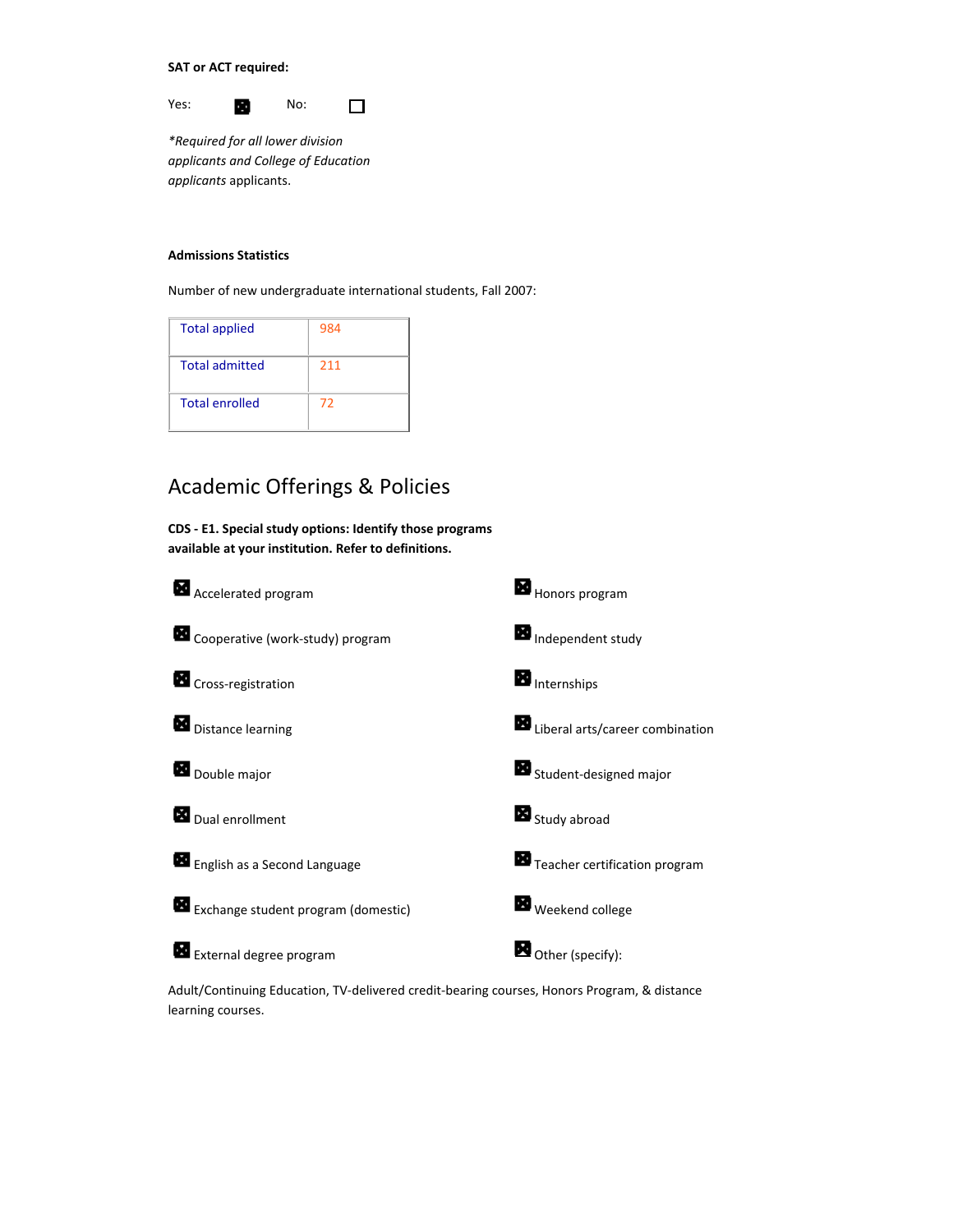# Library Collections

*(The University of Florida no longer reports this data.)*

Degree Requirements for Undergraduates (See (http://www.registrar.ufl.edu/catalog/policies/regulationgraduation.html))

Index to Majors and Their Colleges & Schools (See http://www.registrar.ufl.edu/catalog/programs/majors

# Student Life

**CDS ‐ F1. Percentages of first‐time, first‐year (freshman) students and all degree‐ seeking undergraduates enrolled in Fall 2007 who fit the following categories: (for first‐time, first‐year (freshman) students, included those who began in Summer 2007)**

|                                                                          | First-time,<br>first-year<br>(freshman)<br>students | Undergraduates |
|--------------------------------------------------------------------------|-----------------------------------------------------|----------------|
| Percent who are from out of state (exclude                               | 5%                                                  | 4.4%           |
| international/nonresident aliens)                                        |                                                     |                |
| Percent of men who join fraternities                                     | 20.1%                                               | 14%            |
| Percent of women who join sororities                                     | 20.6%                                               | 19.5%          |
| Percent who live in college-owned, -operated, or -<br>affiliated housing | 77%                                                 | 22%            |
| Percent who live off campus or commute                                   | 23%                                                 | 78%            |
| Percent of students age 25 and older                                     | 0%                                                  | 5%             |
| Average age of full-time students                                        | 18.3                                                | 19.7           |
| Average age of all students (full- and part-time)                        | 18.4                                                | 24.5           |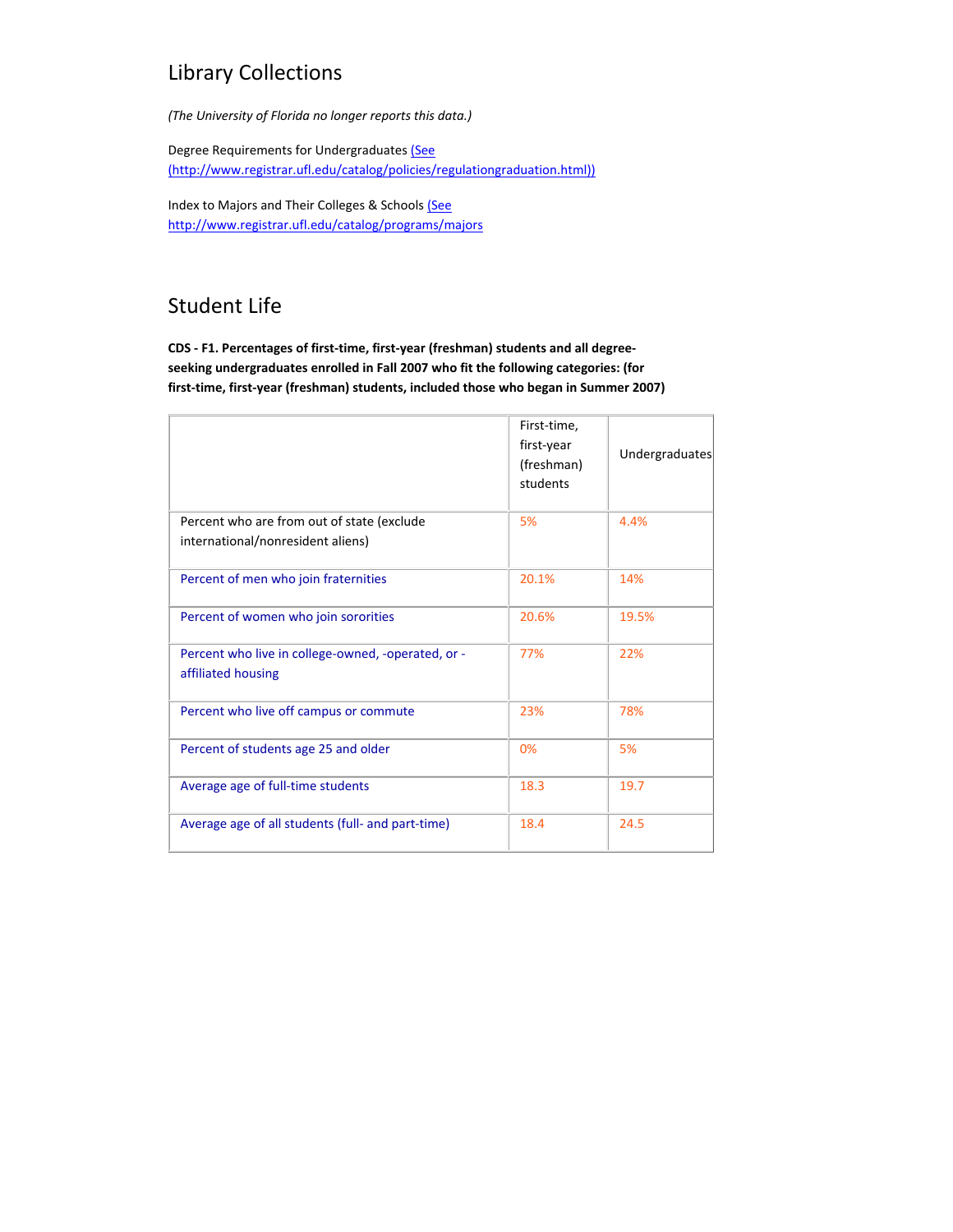**CDS ‐ F2. Activities offered Identify those programs available at your institution.**



CDS - F4. Housing: Check all types of college-owned, -operated, or -affiliated housing availablefor **undergraduates at your institution.** 



**Honors Residential College at Hume Hall, International House at Weaver Hall, Career Exploration Community at Graham Hall, Wellness Communities at Springs and Beaty Towers, Faculty‐In‐Residence Program, First‐Year Experience Program, No‐Visitation by Opposite Sex Floor available by request, East Hall Engineering Community, Community Service Floor in Fletcher, Fine Arts Living Learning Community in Reid hall, Global Learning Community in Yulee.**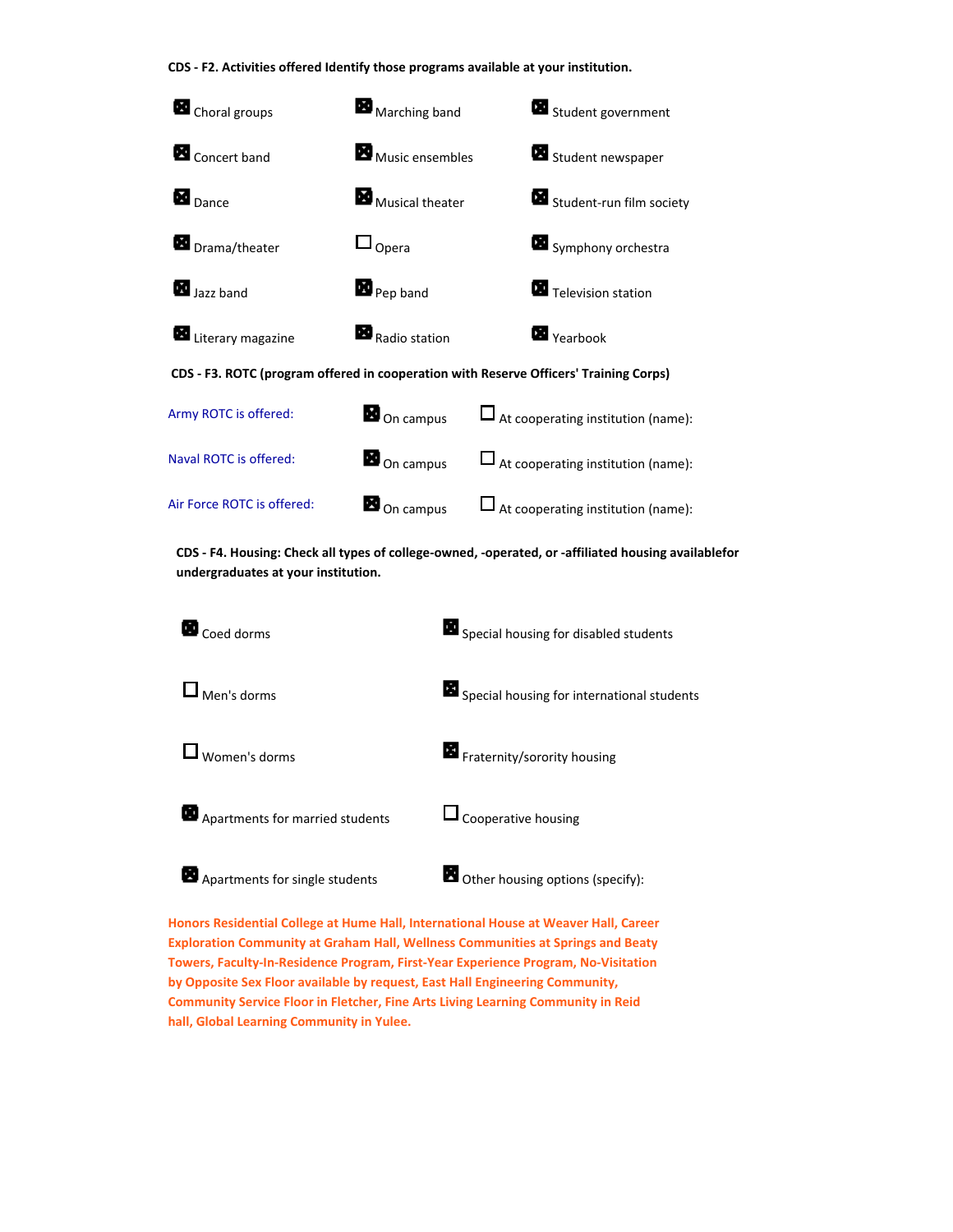### Campus Housing Policies (See http://www.housing.ufl.edu/)

**Housing assignments are made on a space‐available basis and freshmen who apply early and respond to the Department of Housing and Residence Education in a timely manner will receive priority for campus housing. Due to heavy demand, the university cannot guarantee on‐campus housing to all students. A limited number of spaces are reserved for transfer students; interested students should contact housing as soon as they are admitted.**

### **University‐Operated Residence Halls**

| <b>Total Capacity (Standard)</b>                         | 7,567       |
|----------------------------------------------------------|-------------|
| Single-sex residence halls (female only)                 | <b>None</b> |
| Co-ed residence halls                                    | 7,567       |
| Percent of freshmen who live in campus housing           | 77%         |
| Percent of all undergraduates who live in campus housing | 22%         |

### **Sororities and Fraternities**

| No. of sororities                                     | 25   |
|-------------------------------------------------------|------|
|                                                       |      |
| Percent undergraduate women who live in sororities    | 4%   |
|                                                       |      |
| No. of fraternities                                   | 35   |
|                                                       |      |
| Percent of undergraduate men who live in fraternities | 4.8% |
|                                                       |      |

The Student Guide (See http://www.dso.ufl.edu/studentguide/

Career Planning & Placement Center (See http://www.crc.ufl.edu/) offers seminars on career planning and job search skills and techniques, such as;

individual career and vocational counseling,

seminars on career planning and job search skills and techniques,

a 2,000‐volume career library and associated audiovisual area in which students can explore careers or research specific companies,

CHOICES‐‐an on‐line career exploration system,

cooperative education programs, and

on‐campus interviews each semester from regional and national employers.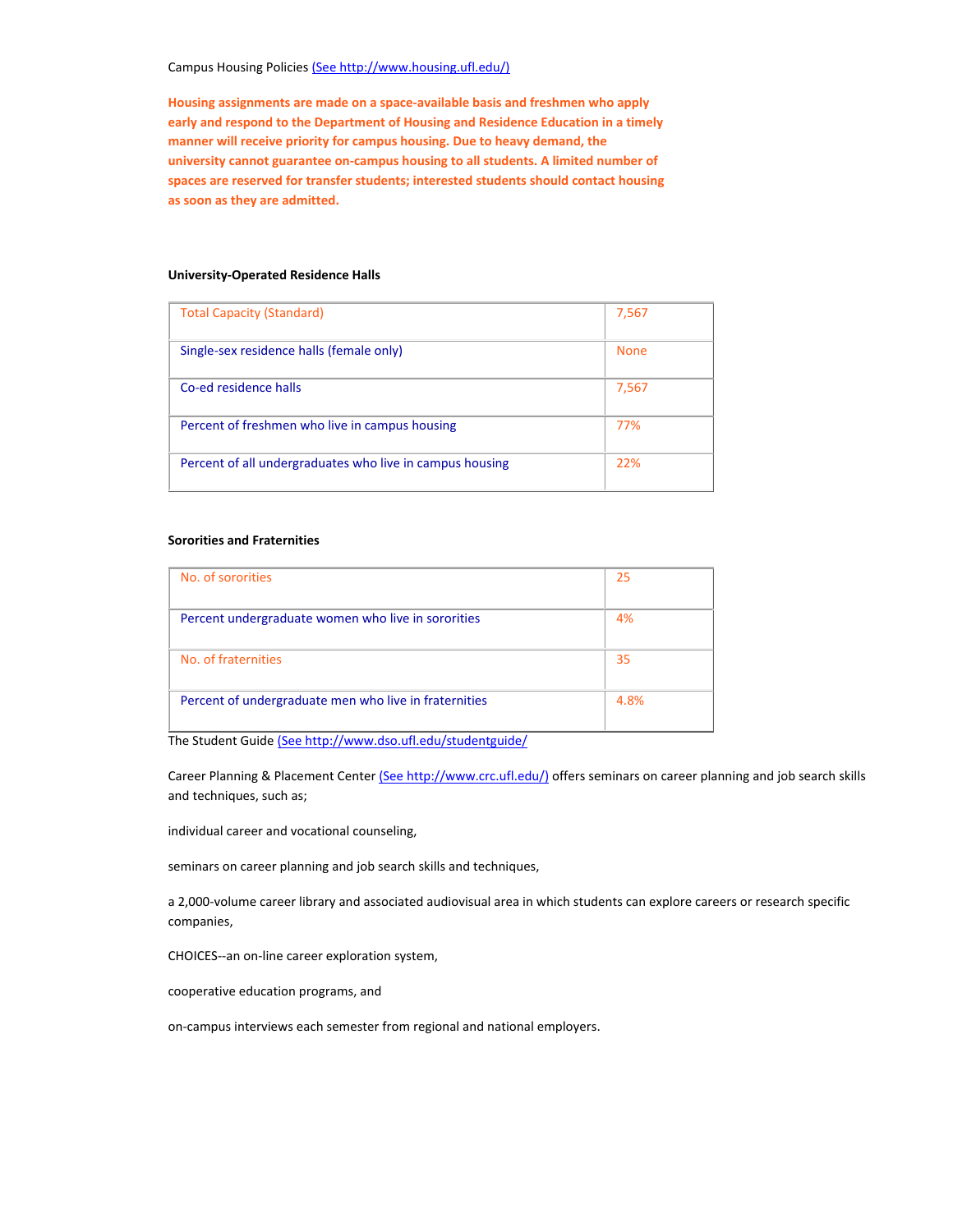## Student Groups

(See http://www.dso.ufl.edu/studentguide/campusresources/studentactivities.php)

No. of registered student groups on campus: **Over 700**

**Types of groups available:** Professional and honorary organizations, leadership societies,

Student Government: (See http://sg.ufl.edu)

Athletics & Recreation (See http://www.uaa.ufl.edu/)

## Intercollegiate Athletics

| Name of NCAA Division                   | Div. I-A, Southeastern Conference (SEC) |  |  |
|-----------------------------------------|-----------------------------------------|--|--|
| No. of intercollegiate sports on campus | 18 (8 men & 10 women)                   |  |  |

## Athletic & Recreational Facilities on Campus

Florida's athletic program serves as a focal point for the surrounding community and beyond, as more than four million fans have filed through the gates to attend UF sporting events over the past five years.

Athletic facilities include the 90,000‐seat Ben Hill Griffin Stadium at Florida Field; the Stephen C. O'Connell Center, which houses a 12,000‐seat basketball arena, an indoor track, swimming pool and diving tank, and gymnastics area; a baseball stadium; varsity tennis stadium; an 18‐hole championship golf course; and a track and field stadium. There are also two student recreation and fitness centers on campus. Activities offered include aerobics, martial arts, basketball, racquetball, softball, squash, strength conditioning, tennis, and/or volleyball.

## Annual Expenses

Provide 2007‐08 academic year costs for the following categories that are applicable to your institution.

Check here if your institution's 2008‐2009 academic year costs are not available at this time and provide an approximate date (i.e., month/day) when your institution's final 2007‐08 academic year costs will be available: **August 2008**

CDS ‐ G1. Undergraduate full‐time tuition, required fees, room and board

List the typical tuition, required fees, and room and board for a full‐time undergraduate student for the FULL 2007‐08 academic year. A full academic year refers to the period of time generally extending from September to June; usually equated to two semesters or trimesters, three quarters, or the period covered by a four‐one‐four plan.

**Required fees** include only charges that all full‐time students must pay that are *not* included in tuition (e.g., registration, health, or activity fees.) Do *not* include optional fees (e.g., parking, laboratory use).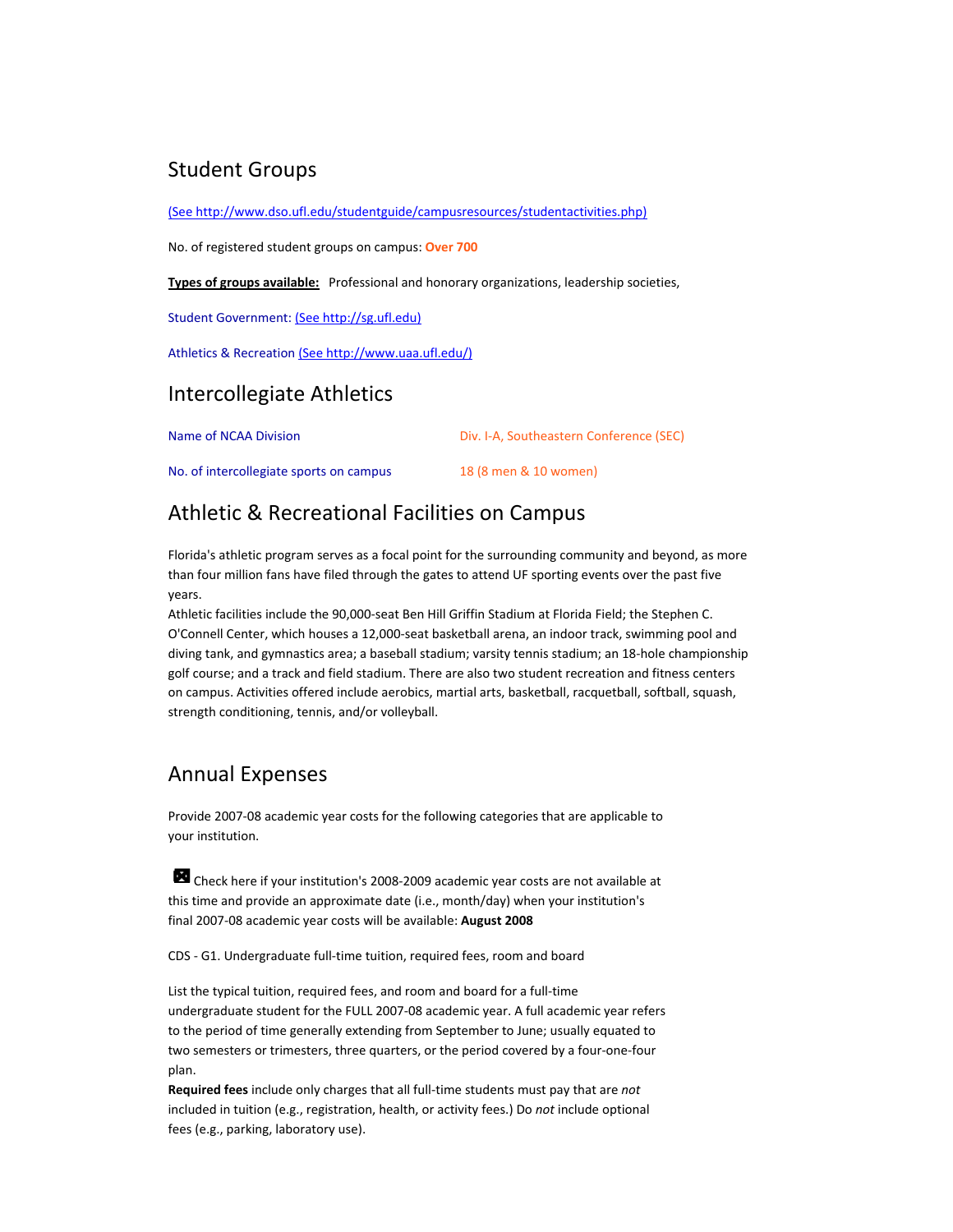### **2007‐08**

|                                             | <b>FIRST-YEAR</b>     | <b>UNDERGRADUATES</b> |
|---------------------------------------------|-----------------------|-----------------------|
| In-state (out-of-district):                 | \$3256,.50            | \$3256,.50            |
| Out-of-state:                               | \$17841,.00           | \$17841,.00           |
| <b>NONRESIDENT ALIENS:</b>                  | \$17841,.00           | \$17841,.00           |
| <b>REQUIRED FEES:</b>                       | <b>Included Above</b> | Included above        |
| <b>ROOM AND BOARD:</b><br>(on-campus)       | \$7,020               | \$7,020               |
| <b>ROOM ONLY:</b><br>(on-campus)            | \$4,530               | \$4,530               |
| <b>BOARD ONLY:</b><br>(on-campus meal plan) | \$2,490               | \$2,490               |

**CDS ‐ G2. Number of credits per term a student can take for the stated full‐time tuition:** 

### 15 credit hours (based on two semester academic year)

**CDS ‐ G3. Do tuition and fees vary by year of study (e.g., sophomore, junior, senior)?**

 $\Box_{\gamma_{es}}$  **No**<sub>No</sub>

**CDS ‐ G5. Provide the estimated expenses for a typical full‐time undergraduate student:**

### **2007‐08**

|                            | <b>Residents</b> | <b>Commuters</b> | <b>Commuters</b>         |
|----------------------------|------------------|------------------|--------------------------|
|                            | (on campus)      | (living at home) | (not living at home) off |
|                            |                  |                  | campus                   |
|                            |                  |                  |                          |
| <b>Books and supplies:</b> | \$940            | \$940            | \$940                    |
|                            |                  |                  |                          |
| Room only:                 | \$4,530          | \$               | \$5,840                  |
|                            |                  |                  |                          |
| Board only:                | \$2,490          | \$1,530          | \$2,490                  |
|                            |                  |                  |                          |
| Transportation:            | \$520            | \$520            | \$520                    |
|                            |                  |                  |                          |
| Other expenses:            | \$3,220          | \$3,220          | \$3,220                  |
|                            |                  |                  |                          |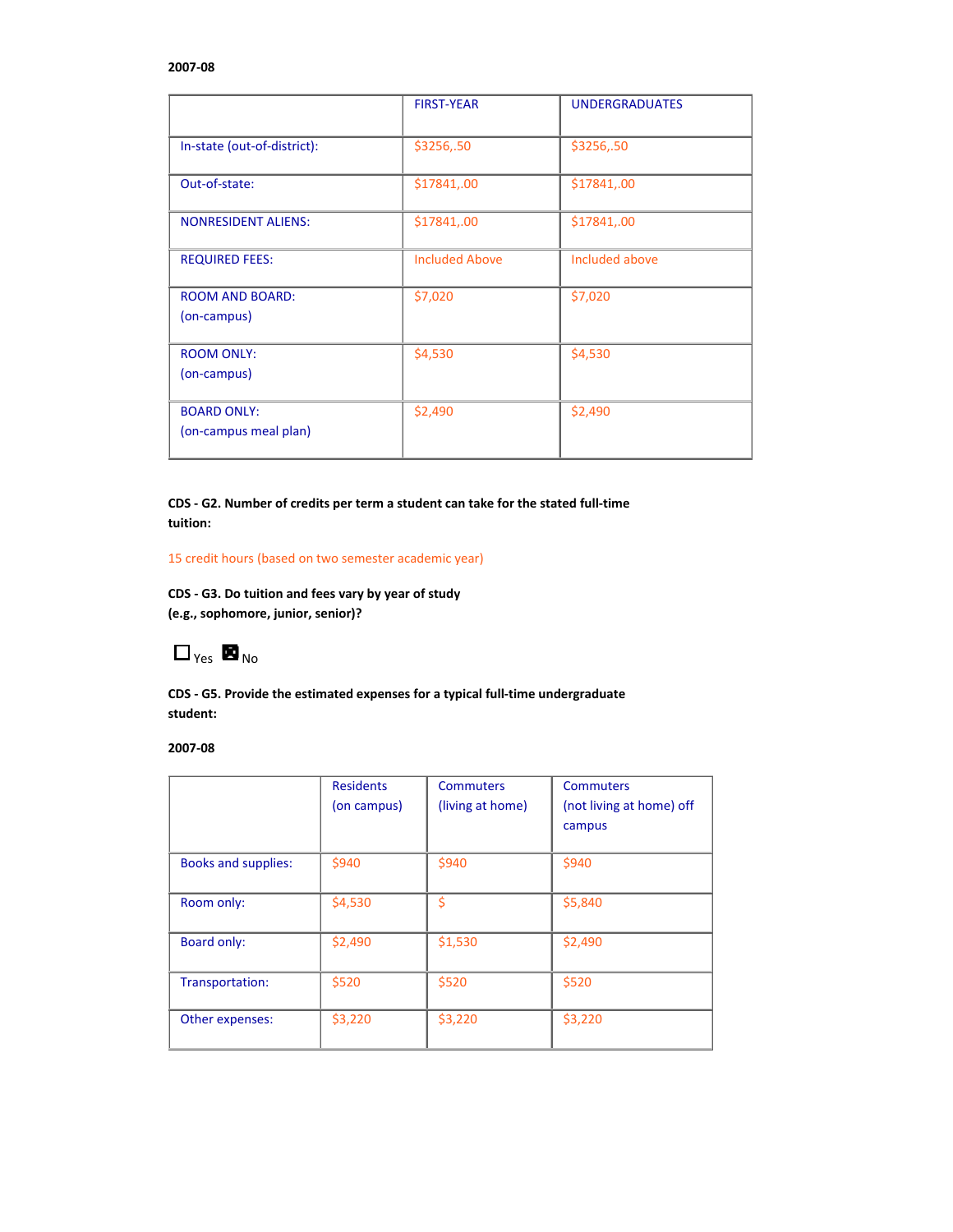### **CDS ‐ G6. Undergraduate per‐credit‐hour charges (tuition only):**

### **2007‐08**

| In-state (out-of district): | \$73.71  |
|-----------------------------|----------|
| Out-of-state:               | \$536.71 |
| <b>NONRESIDENT ALIENS:</b>  | \$536.71 |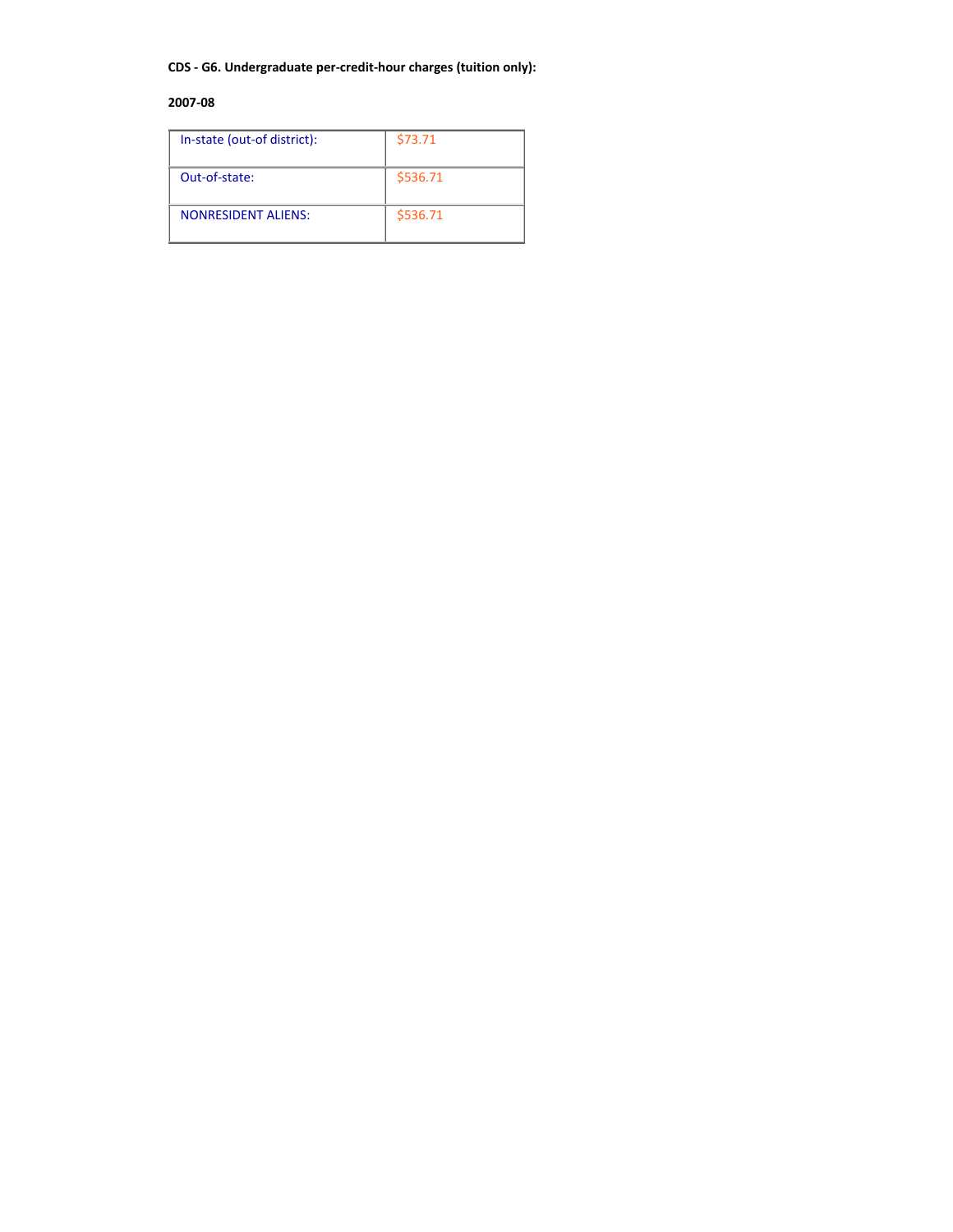### **Aid Awarded to Enrolled Undergraduates**

2007‐2008 estimated or **2006‐2007 final**

CDS - H1. Enter total dollar amounts awarded to full-time and less than full-time degree-seeking **undergraduates (using the same cohort reported in CDS Question B1, "total degree‐seeking" undergraduates) in the following categories. Include aid awarded to international students (i.e.,** those not qualifying for federal aid). Aid that is non-need-based but that was used to meet need **should be reported in the need‐based aid columns. (For a suggested order of precedence in assigning categories of aid to cover need, see the definitions section.)**

Indicate academic year for which data are reported for items H1, H2, H2A, and H6 below:

|                                                                                                                                                                                     | Need-<br>based aid<br>(5) | Non-need-<br>based aid $(5)$ |
|-------------------------------------------------------------------------------------------------------------------------------------------------------------------------------------|---------------------------|------------------------------|
| <b>Scholarships/Grants</b>                                                                                                                                                          |                           |                              |
| Federal                                                                                                                                                                             | 24204,173                 | 1135,406                     |
| <b>State</b>                                                                                                                                                                        | 6703,601                  | 76795,343                    |
| Institutional (endowment, alumni, or other institutional awards) and external funds awarded<br>by the college excluding athletic aid and tuition waivers (which are reported below) | 9976,017                  | 18645,129                    |
| Scholarships/grants from external sources (e.g., Kiwanis, National Merit) not awarded by the<br>college                                                                             | 92,491                    | 35493,626                    |
| <b>Total Scholarships/Grants</b>                                                                                                                                                    | 40976,192                 | 132069,504                   |
| Self-Help                                                                                                                                                                           |                           |                              |
| Student loans from all sources (excluding parent loans)                                                                                                                             | 27307,045                 | 24686,055                    |
| <b>Federal Work-Study</b>                                                                                                                                                           | 2054,940                  |                              |
| State and other work-study/employment                                                                                                                                               | $\Omega$                  | 7099,899                     |
| <b>Total Self-Help</b>                                                                                                                                                              | 29361,985                 | 31785,954                    |
| <b>Parent Loans</b>                                                                                                                                                                 | $\Omega$                  | 5447,222                     |
| <b>Tuition Waivers</b>                                                                                                                                                              | $\overline{0}$            | 5552,977                     |
| <b>Athletic Awards</b>                                                                                                                                                              | $\overline{0}$            | 6442,293                     |

\* Non‐need based aid used to meet need is included only in the non‐need category.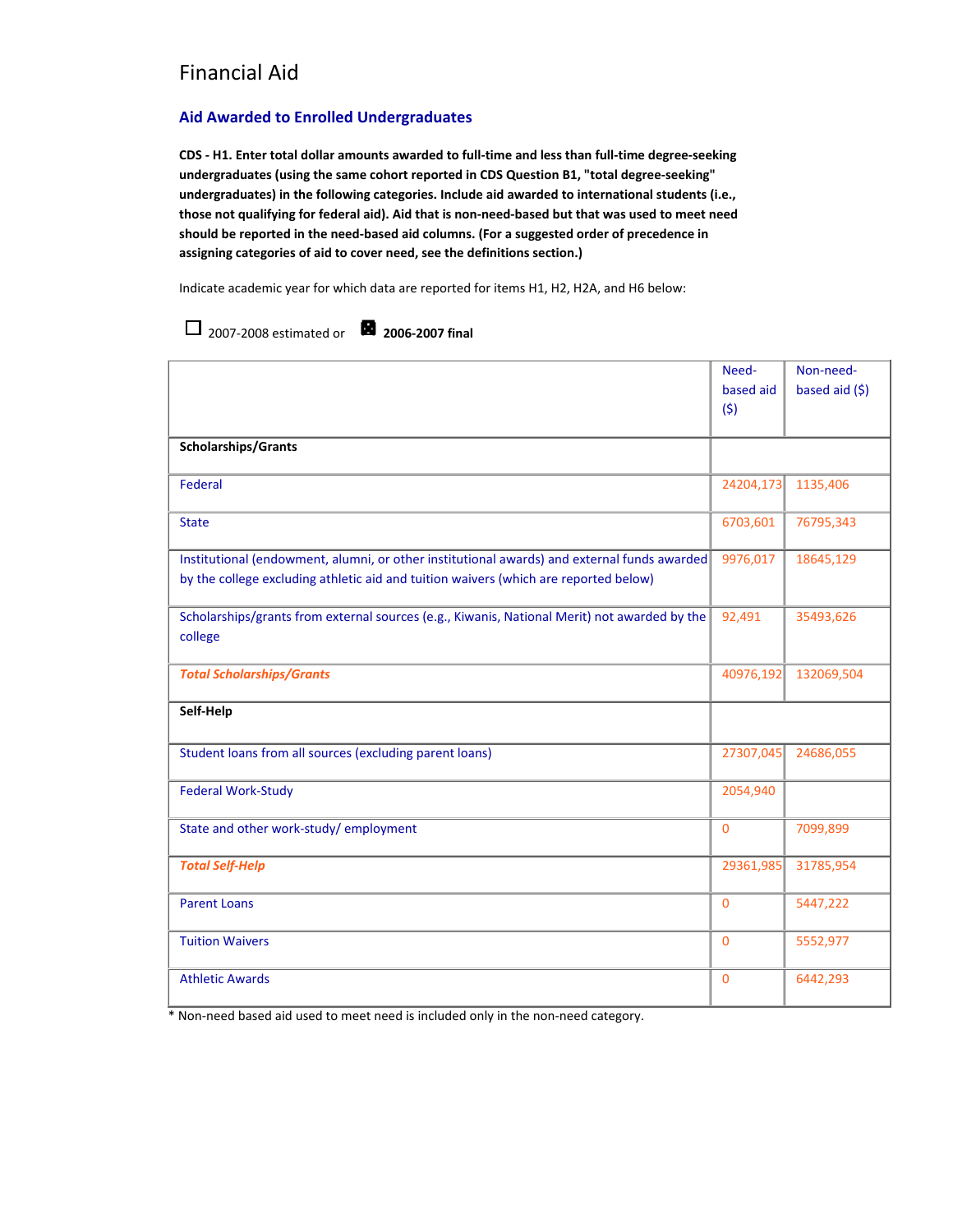## **Number of Enrolled Students Receiving Aid**

**CDS ‐ H2. List the number of degree‐seeking full‐time and less‐than‐full‐time undergraduates who applied for and received financial aid. Aid that is non‐need‐ based but that was used to meet need should be counted as need‐based aid. Numbers should reflect the cohort receiving the dollars reported in H1.**

Note: In the chart below, students may be counted in more than one row, and full‐time freshmen should also be counted as full‐time undergraduates.

| <b>Need-based Awards</b>                                                                                                                                                                                                           | First-time<br><b>Full-time</b><br>Freshmen | <b>Full-time</b><br><b>Undergrad</b><br>(includes<br>freshmen) | Less than<br><b>Full-time</b><br>Undergrad |
|------------------------------------------------------------------------------------------------------------------------------------------------------------------------------------------------------------------------------------|--------------------------------------------|----------------------------------------------------------------|--------------------------------------------|
| a) Number of degree-seeking undergraduate students<br>(CDS Item B1 if reporting on fall 2007 cohort)                                                                                                                               | 6,702                                      | 34,534                                                         | Included in<br>full time                   |
| b) Number of students in line a who were financial aid<br>applicants (include applicants for all types of aid)                                                                                                                     | 4,145                                      | 16,860                                                         | Included in<br>full time                   |
| c) Number of students in line $b$ who were determined<br>to have financial need                                                                                                                                                    | 2,621                                      | 13,059                                                         | Included in<br>full time                   |
| d) Number of students in line $c$ who received any<br>financial aid                                                                                                                                                                | 2,613                                      | 12,946                                                         | Included in<br>full time                   |
| e) Number of students in line $\frac{d}{dx}$ who received any<br>need-based gift aid                                                                                                                                               | 1,521                                      | 8,026                                                          | Included in<br>full time                   |
| f) Number of students in line $\frac{d}{dx}$ who received any<br>need-based self-help aid                                                                                                                                          | 922                                        | 7,026                                                          | Included in<br>full time                   |
| $g$ ) Number of students in line $d$ who received any<br>non-need-based gift aid                                                                                                                                                   | 2,471                                      | 9,793                                                          | Included in<br>full time                   |
| h) Number of students in line d whose need was fully<br>met met (exclude PLUS loans, unsubsidized loans and<br>private alternative loans).                                                                                         | 973                                        | 4,062                                                          | Included in<br>full time                   |
| i) On average, the percentage of need that was met<br>of students who received any need-based aid.<br>Exclude any resources that were awarded to replace<br>EFC (PLUS loans, unsubsidized loans and private<br>alternative loans). | 86.6%                                      | 82.9%                                                          | Included in<br>full time                   |
| j) The average financial aid package of those in line d.<br>Exclude any resources that were awarded to replace<br>EFC (PLUS loans, unsubsidized loans and private<br>alternative loans.)                                           | $11060**$                                  | $11106**$                                                      | Included in<br>full time                   |
| k) Average need-based gift award of those in line $e$                                                                                                                                                                              | 6,197                                      | 5,402                                                          | Included in<br>full time                   |
| I) Average need-based self-help award (excluding<br>PLUS loans, unsubsidized loans and private<br>alternative loans) f                                                                                                             | 3,116                                      | 4,306                                                          | Included in<br>full time                   |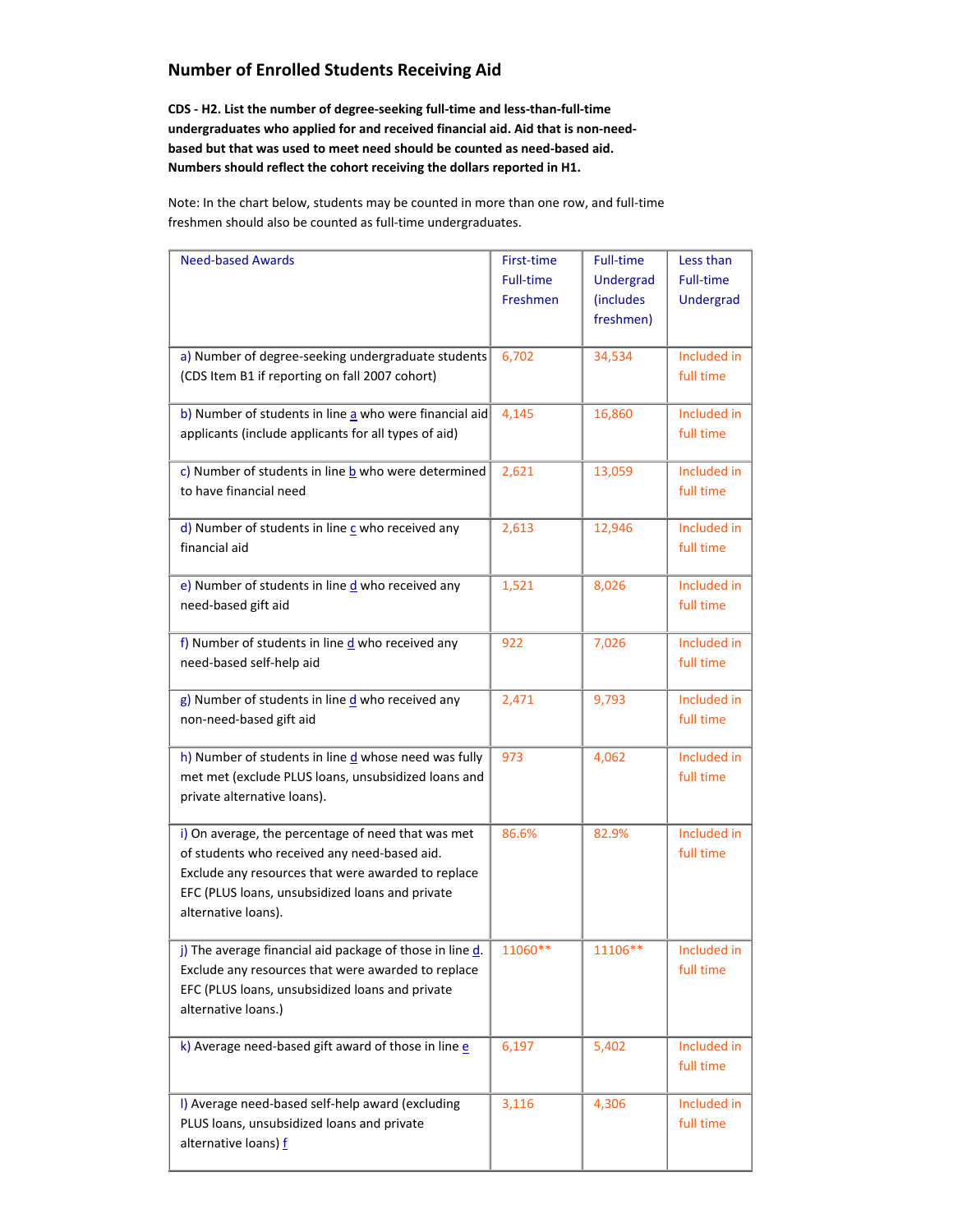| m) Average need-based loan (excluding PLUS loans,    | 3.117 | 4.280 | Included in |
|------------------------------------------------------|-------|-------|-------------|
| unsubsidized loans and private alternative loans) of |       |       | full time   |
| those in line f who received a need-based loan.      |       |       |             |
|                                                      |       |       |             |

\*\* Includes loans used to offset EFC.

**CDS ‐ H2A. Number of Enrolled Students Receiving Non‐need‐based Grants and Scholarships: List the number of degree‐seeking full‐time and less‐than‐full‐time undergraduates who had no financial need and who received non‐need‐based gift aid. Numbers should reflect the cohort receiving the dollars reported in H1. Note: In the chart below, students may be counted in more than one row, and full‐time freshmen should also be counted as full‐time undergraduates.** 

|                                                                                                                                                                        | <b>First-time Full-</b><br>time Freshmen | <b>Full-time</b><br>Undergrad<br><i>(includes)</i><br>freshmen) | Less than<br>Full-time<br>Undergrad |
|------------------------------------------------------------------------------------------------------------------------------------------------------------------------|------------------------------------------|-----------------------------------------------------------------|-------------------------------------|
| n) Number of students in line a who had no<br>financial need who received non-need-based gift<br>aid (exclude those receiving athletic awards and<br>tuition benefits) | 3,814                                    | 18,107                                                          | Included in<br>full time            |
| o) Average dollar amount of non-need-based gift<br>aid awarded to students in line n                                                                                   | 5,598                                    | 4,677                                                           | Included in<br>full time            |
| p) Number of students in line a who received a<br>non-need-based athletic grant or scholarship                                                                         | 84                                       | 445                                                             | Included in<br>full time            |
| g) Average dollar amount of non-need-based<br>athletic grants and scholarships awarded to<br>students in line p                                                        | 12,059                                   | 12,201                                                          | Included in<br>full time            |

**CDS ‐ H3. Which needs‐analysis methodology does your institution use in awarding institutional aid?**

м

Federal methodology (FM)

Institutional methodology (IM)  $\Box$ 

Both FM and IM  $\Box$ 

**CDS ‐ H4. Percent of 2007 undergraduate class who graduated July 1, 2006 and June 30, 2007 and borrowed through any loan programs (federal, state, subsidized, unsubsidized, private etc.; exclude parent loans). Include only students who borrowed while enrolled at your institution. 44%**

**CDS ‐ H5. Average per‐borrower cumulative undergraduate indebtedness of those in line H4; do not include money borrowed at other institutions: \$15045\*(\*include loans at other institutions)**

**Aid to Undergraduate Degree‐seeking Nonresident Aliens (Note: Report numbers and dollar amounts for the same academic year checked in item H1.**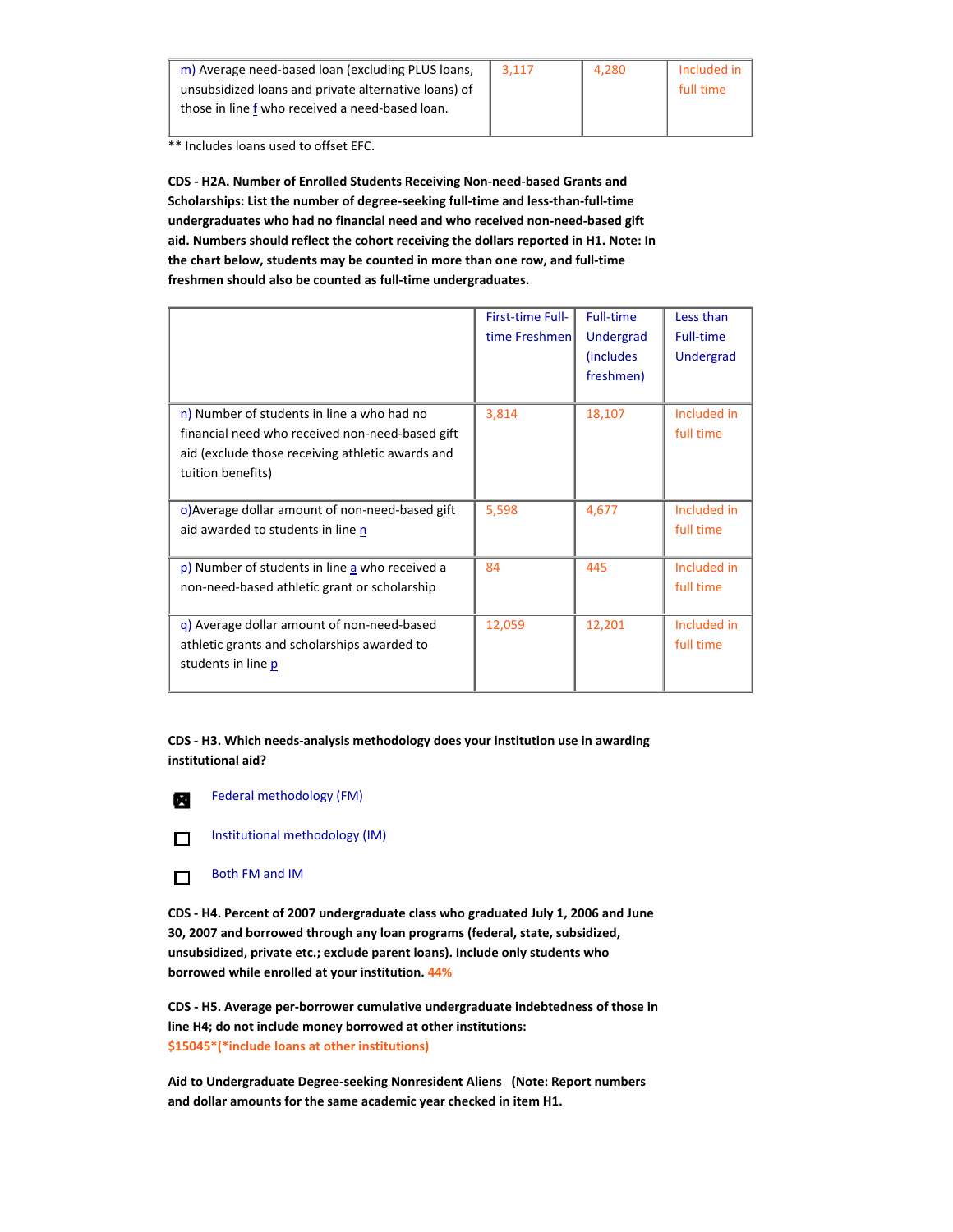**CDS ‐ H6. Indicate your institution's policy regarding financial aid for undergraduate degree‐seeking (nonresident aliens):**



Institutional need‐based scholarship or grant aid is available

Institutional non‐need‐based scholarship or grant aid is available



 $\Box$ 

Institutional scholarship and grant aid is not available

**CDS ‐ H7. Check off all financial aid forms (nonresident alien) first‐year financial aid applicants must submit:**





International Student's Financial Aid Application  $\Box$ 



International Student's Certification of Finances

Other:  $\Box$ 

## Process for First‐Year/freshman Students

**CDS ‐ H8. Check off all financial aid forms domestic first‐year (freshman) financial aid applicants must submit:**

| <b>FAFSA</b>                                                        |
|---------------------------------------------------------------------|
| Institution's own financial aid form                                |
| <b>CSS/Financial Aid PROFILE</b>                                    |
| State aid form                                                      |
| <b>Noncustodial PROFILE</b>                                         |
| <b>Business/Farm Supplement</b>                                     |
| Other:                                                              |
| CDS - H9. Indicate filing dates for first-year (freshman) students: |
| Priority date for receipt of required financial aid forms: 3/15     |
|                                                                     |

### **CDS ‐ H10. Indicate notification dates for first‐year (freshman) students:**

Students notified on a rolling basis: **yes** If yes, starting date: **4/1**

### **CDS ‐ H11. Indicate reply dates:**

Students must reply by (date): **No required time frame**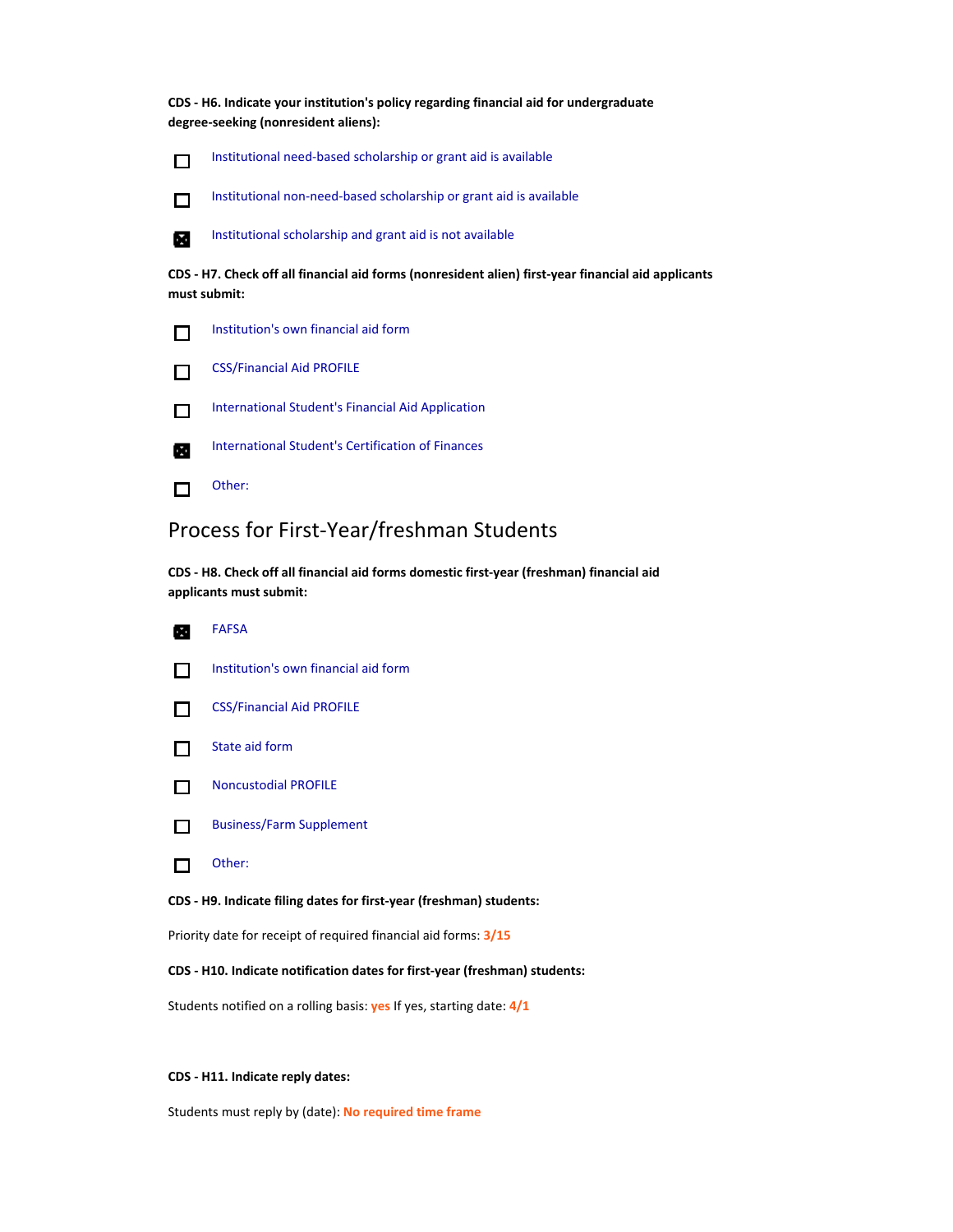**Types of Aid Available**

**Please check off all types of aid available at your institution:**

**CDS ‐ H12. Loans**

### **FEDERAL DIRECT STUDENT LOAN PROGRAM (DIRECT LOAN)**

| ₩ | <b>Direct Subsidized Stafford Loans</b> |
|---|-----------------------------------------|
|   |                                         |

Direct Unsubsidized Stafford Loans

- $\blacksquare$ 図
- Direct PLUS Loans

### **FEDERAL FAMILY EDUCATION LOAN PROGRAM (FFEL)**

- FFEL Subsidized Stafford Loans  $\Box$
- FFEL Unsubsidized Stafford Loans  $\Box$



- Federal Perkins Loans 図
- Federal Nursing Loans  $\Box$
- State Loans  $\Box$
- College/university loans from institutional funds м
- Other (specify):  $\Box$
- **CDS ‐ H13. Scholarships and Grants**

### **Need‐based:**



- SEOG  $\bullet$
- State scholarships/grants  $\blacksquare$
- Private scholarships œ
- College/university gift aid from institutional funds  $\blacksquare$
- United Negro College Fund  $\Box$
- Federal Nursing Scholarship  $\Box$
- Other (specify): $\Box$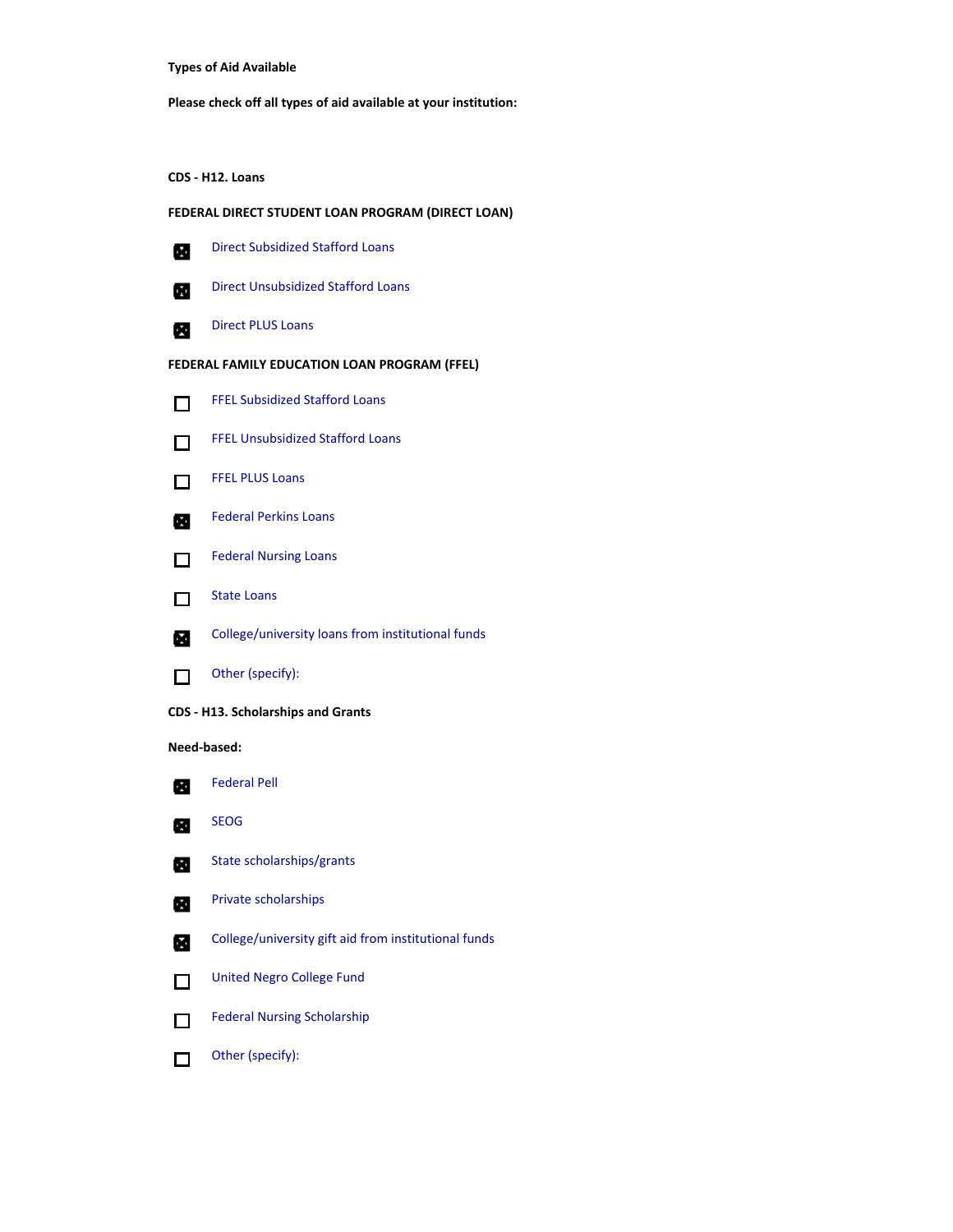**Non‐need based (college‐administered):**



Other (specify):  $\Box$ 

**CDS ‐ H14.** Check off criteria used in awarding institutional aid. Check all that apply.

| Non-need | Need-based |                           | Non-need     | Need-based |                              |
|----------|------------|---------------------------|--------------|------------|------------------------------|
| В        | B          | <b>Academics</b>          | М            |            | Leadership                   |
|          |            | <b>Alumni affiliation</b> | a            |            | <b>Minority status</b>       |
| В        |            | Art                       | Œ            |            | Music/drama                  |
| 図        |            | <b>Athletics</b>          | $\mathbf{I}$ |            | <b>Religious affiliation</b> |
|          |            | Job skills                | Œ            | М          | State/district residency     |
| В        |            | <b>ROTC</b>               |              |            |                              |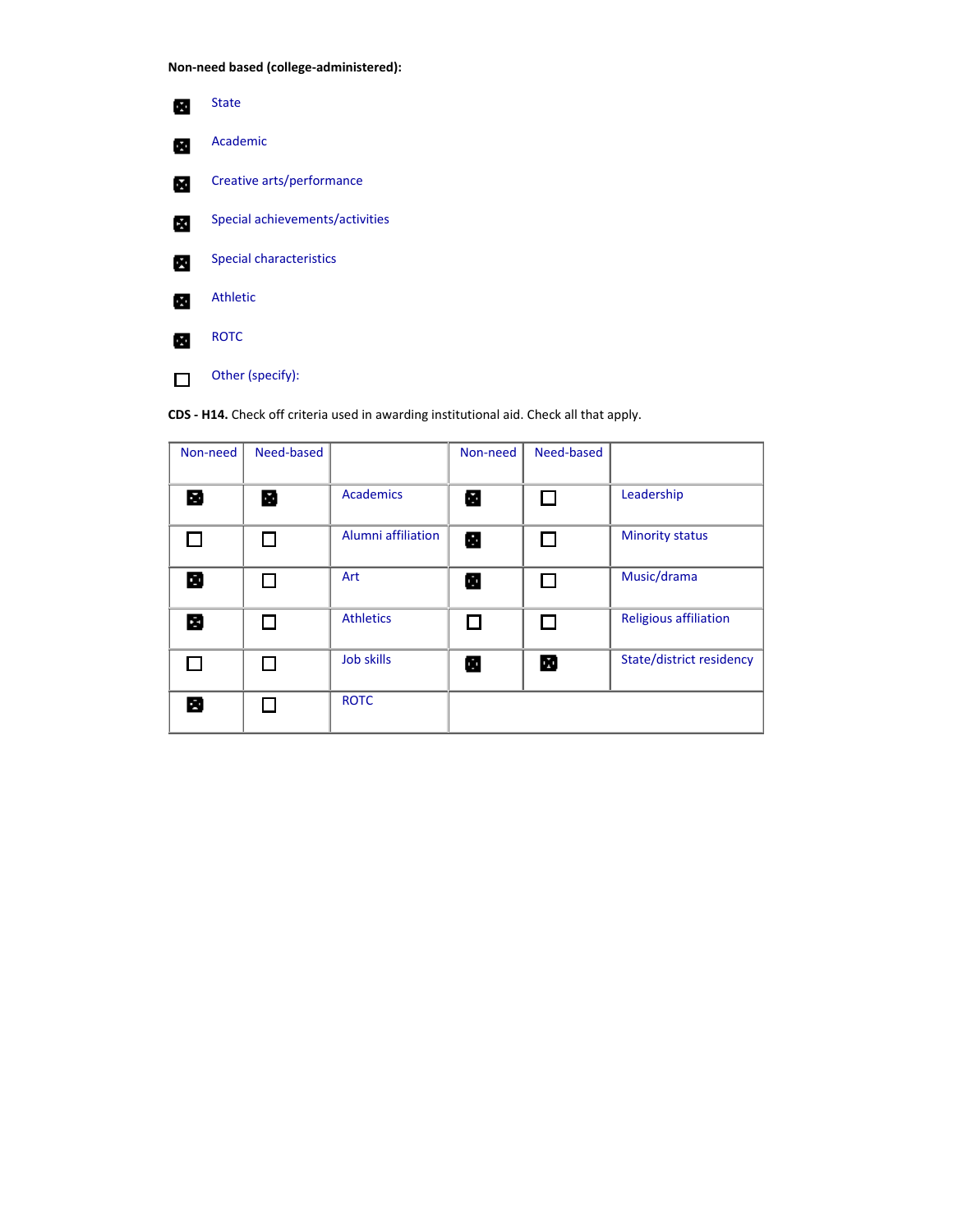Indicate academic year for which data are reported for items I1, H2, H2A, and H6 below:

# Instructional Faculty & Class Size

### **CDS ‐ I1. Please report number of instructional faculty members in each category for Fall 2008".**

|                                                                                                                                   | <b>Full time</b> | Part time      | <b>Total</b> |
|-----------------------------------------------------------------------------------------------------------------------------------|------------------|----------------|--------------|
| Total number of instructional faculty                                                                                             | 2008             | 68             | 2076         |
| Total number who are members of<br>minority groups                                                                                | 387              | 8              | 395          |
| Total number who are women                                                                                                        | 622              | 25             | 647          |
| Total number who are men                                                                                                          | 1386             | 43             | 1429         |
| Total number who are non-resident aliens<br>(international)                                                                       | 109              | 3              | 112          |
| Total number with doctorate, first<br>professional, or other terminal degree                                                      | 1720             | 49             | 1769         |
| Total number whose highest degree is a<br>master's but not a terminal master's                                                    | 158              | $\overline{7}$ | 165          |
| Total number whose highest degree is a<br>bachelor's                                                                              | 12               | 4              | 16           |
| Total number whose highest degree is<br>unknown or other (Note: Items f, g, h, and<br>i must sum up to item a.)                   | 118              | 8              | 126          |
| Total number in stand-alone graduate<br>professional programs in which faculty<br>teach virtually only graduate-level<br>students | $\overline{0}$   | 0              | $\mathbf{0}$ |
| Total number whose highest degree is a<br><b>Doctorate</b>                                                                        | 1624             | 45             | 1669         |